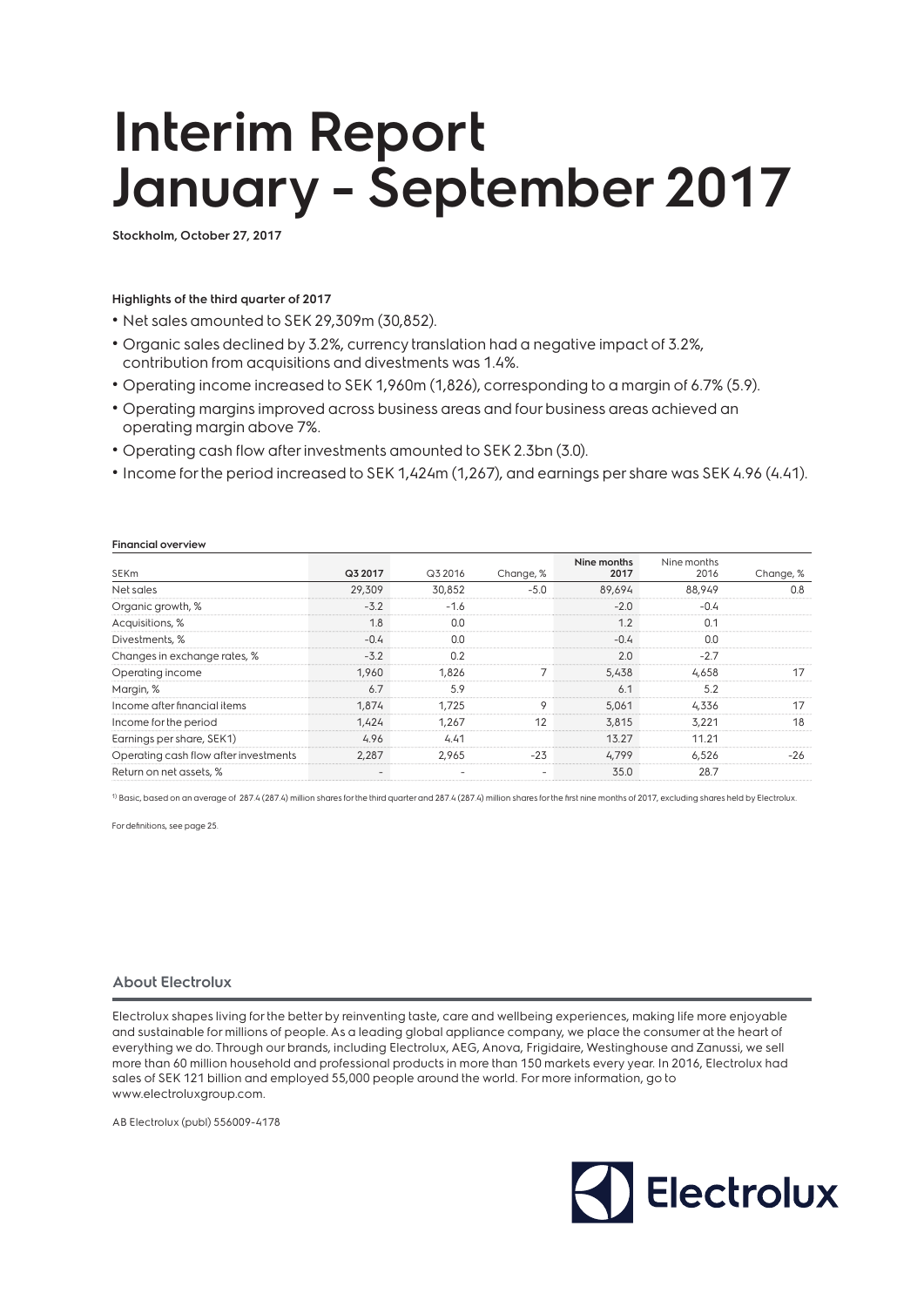### **Market overview**

### **Market overview for the third quarter**

In the third quarter, market demand for core appliances in Europe increased by 1% year-over-year. Demand in Western Europe was stable while demand in Eastern Europe increased by 2%.

Market demand for core appliances in the US increased by 3%.

**INDUSTRY SHIPMENTS OF CORE APPLIANCES IN EUROPE\* INDUSTRY SHIPMENTS OF CORE APPLIANCES IN THE US\*** 



Market demand for appliances in Australia, China and Southeast Asia is estimated to have increased. Demand for core appliances in Brazil, Argentina and Chile also improved.



Sources: Europe: Electrolux estimates, North America: AHAM. For other markets, there are no comprehensive market statistics.

### **The third quarter in summary**

- Operating income and margin for Major Appliances EMEA improved.
- Major Appliances North America reported stable operating margin development.
- Strong organic growth and continued earnings recovery in Major Appliances Latin America.
- Favorable margin trend for Major Appliances Asia/Pacific continued.
- Operating income for Home Care & SDA improved significantly.
- Continued profitable growth for Professional Products across most regions.
- Acquisition of the European kitchen hoods company Best completed in August.

|                                                 |         |         |           | Nine months | Nine months |           |
|-------------------------------------------------|---------|---------|-----------|-------------|-------------|-----------|
| <b>SEKm</b>                                     | Q3 2017 | Q3 2016 | Change, % | 2017        | 2016        | Change, % |
| Net sales                                       | 29,309  | 30,852  | $-5.0$    | 89,694      | 88,949      | 0.8       |
| Change in net sales, %, whereof                 |         |         |           |             |             |           |
| Organic growth                                  | $-3.2$  | $-1.6$  |           | $-2.0$      | $-0.4$      |           |
| Acquisitions                                    | 1.8     | 0.0     |           | 1.2         | 0.1         |           |
| <b>Divestments</b>                              | $-0.4$  | 0.0     |           | $-0.4$      | 0.0         |           |
| Changes in exchange rates                       | $-3.2$  | 0.2     |           | 2.0         | $-2.7$      |           |
| Operating income                                |         |         |           |             |             |           |
| Major Appliances Europe, Middle East and Africa | 749     | 680     | 10        | 1,882       | 1,800       | 5         |
| Major Appliances North America                  | 719     | 824     | $-13$     | 2,310       | 2,061       | 12        |
| Major Appliances Latin America                  | 77      | 19      | 303       | 207         | 119         | 74        |
| Major Appliances Asia/Pacific                   | 214     | 208     | 3         | 535         | 453         | 18        |
| Home Care & SDA                                 | 80      | 34      | 135       | 227         | 84          | 170       |
| <b>Professional Products</b>                    | 272     | 234     | 16        | 779         | 661         | 18        |
| Other, Common Group costs, etc.                 | $-150$  | $-173$  | 13        | $-503$      | $-520$      | 3         |
| Operating income                                | 1,960   | 1,826   | 7         | 5,438       | 4.658       | 17        |
| Margin, %                                       | 6.7     | 5.9     |           | 6.1         | 5.2         |           |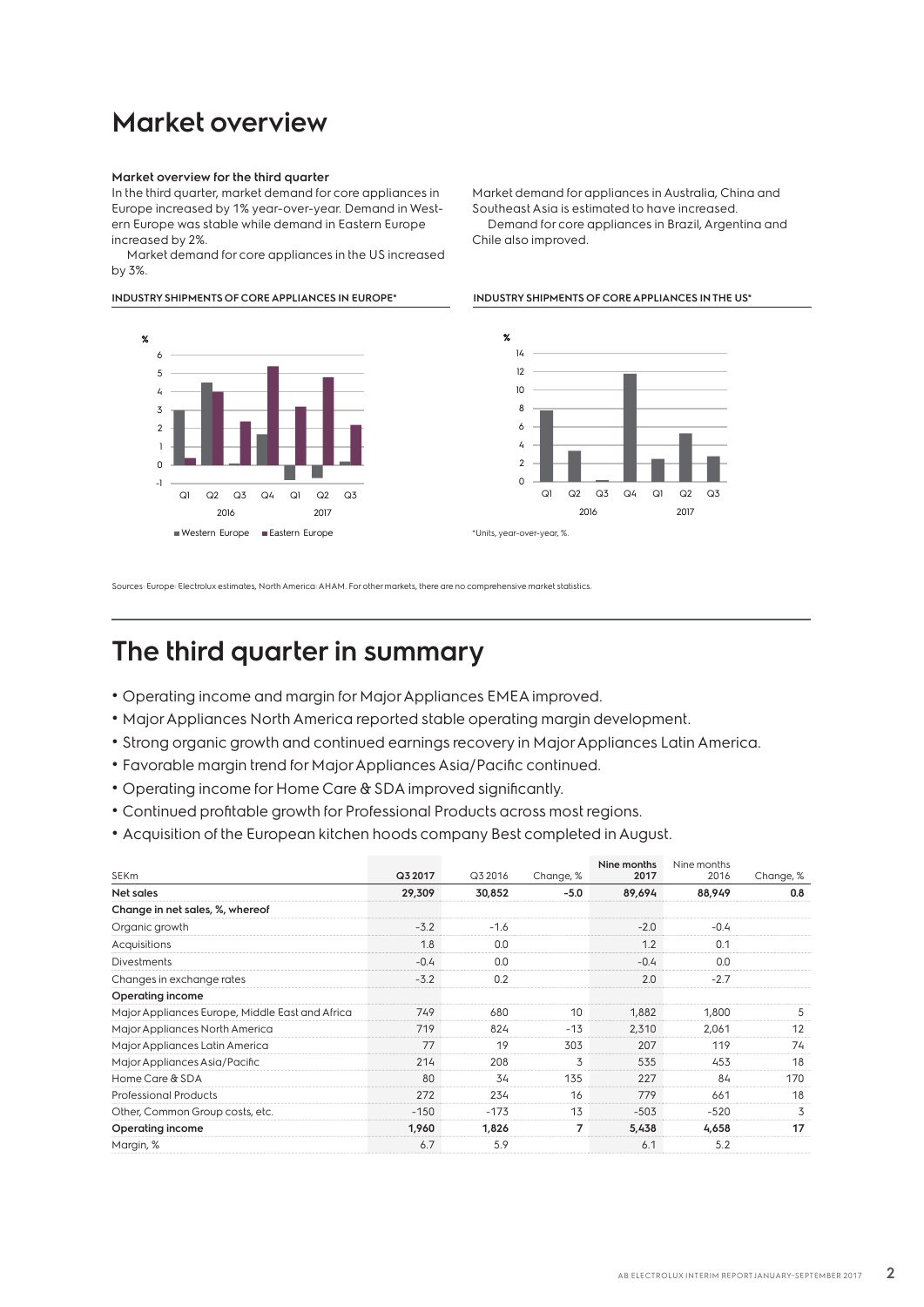Net sales for the Electrolux Group declined by 5.0% in the quarter. Organic sales declined by 3.2%, currency translation had a negative impact of 3.2% and the net contribution of acquisitions and divestments was 1.4%.

 Major Appliances Latin America and Professional Products reported organic sales growth. Sales for Major Appliances Latin America were positively impacted by good growth in Brazil and Argentina. Professional Products reported organic sales growth for both the food and laundry segments.

Focus on the most profitable product categories and weak markets impacted sales for Major Appliances EMEA. Sales for Major Appliances North America were affected by lower sales volumes of products under private labels, continued price pressure and major new product transitions. Sales for Major Appliances Asia/ Pacific and Home Care & SDA declined somewhat.

Operating income increased to SEK 1,960m (1,826), corresponding to a margin of 6.7% (5.9).

Operating income and margin improved across the business areas. Product mix improvements and higher cost efficiency contributed to the favorable earnings trend during the quarter.

Earnings for Major Appliances EMEA increased as a result of mix improvements and lower operational costs. Major Appliances North America continued to report a stable margin development supported by increased operational efficiency. Operating income for Major Appliances Latin America continued to recover and improved year-over-year and Major Appliances Asia/ Pacific reported a favorable earnings trend. Results for Home Care & SDA improved significantly. The performance of Professional Products remained stable across regions.

### **Effects of changes in exchange rates**

Changes in exchange rates had a negative yearover-year impact of SEK 189m on operating income in the quarter. The impact of transaction effects was SEK -149m and related mainly to a weaker Egyptian pound and British pound. Translation effects in the quarter amounted to SEK -40m.

### **Financial net**

Net financial items for the third quarter amounted to SEK -86m (–101).

#### **Income for the period**

Income for the period amounted to SEK 1,424m (1,267), corresponding to SEK 4.96 (4.41) in earnings per share.

### **Events during the third quarter of 2017**

#### **July 7. Electrolux to acquire European kitchen hoods company Best**

In July Electrolux agreed to acquire Best, a European manufacturer of innovative and well-designed kitchen hoods. The acquisition enables Electrolux to develop a fully comprehensive offering of built-in cooking solutions and w further support long-term profitable growth in the region. The acquisition was completed in the beginning of August.

### **August 18. Electrolux partners with sustainability festival The Stockholm Act**

Electrolux was proud to be a contributing partner of the inaugural The Stockholm Act; a festival that began August 21 to raise awareness for sustainable development towards 2030.

#### **August 31. Electrolux launches game-changing robotic vacuum cleaner**

Electrolux has introduced a robotic vacuum cleaner with a revolutionary design and game-changing technology that takes the quality of autonomous cleaning to a new level. The product will be launched in Europe and Asia this year under the Electrolux and AEG brands.

#### **September 1. Electrolux appoints new Head of Investor Relations**

Electrolux has appointed Sophie Arnius as Head of Investor Relations as from latest January 20, 2018. Sophie Arnius is currently Director Investor Relations at Swedish metals company Boliden.

#### **September 8. Electrolux retains industry leadership in Dow Jones Sustainability Indices**

Electrolux has been named Industry Leader of the Household Durables category in the Dow Jones Sustainability World Index (DJSI World). It is the eleventh consecutive year that Electrolux receives this recognition in the assessment, which is published by RobecoSAM.

#### **September 27. Nomination Committee appointed for Electrolux Annual General Meeting 2018**

The members of the Nomination Committee have been appointed based on the ownership structure as of August 31, 2017, see page 9.

For more information, visit www.electroluxgroup.com

### **First nine months of 2017**

Net sales for Electrolux in the first nine months of 2017 amounted to SEK 89,694m (88,949). Organic sales declined by 2.0%, the net contribution from acquisitions and divestment was 0.8% and currency translation had a positive impact of 2.0%.

Operating income increased to SEK 5,438m (4,658), corresponding to a margin of 6.1% (5.2).

Income for the period amounted to SEK 3,815m (3,221), corresponding to SEK 13.27 (11.21) in earnings per share.





**SHARE OF SALES BY BUSINESS AREA IN THE THIRD QUARTER OF 2017 OPERATING INCOME AND MARGIN**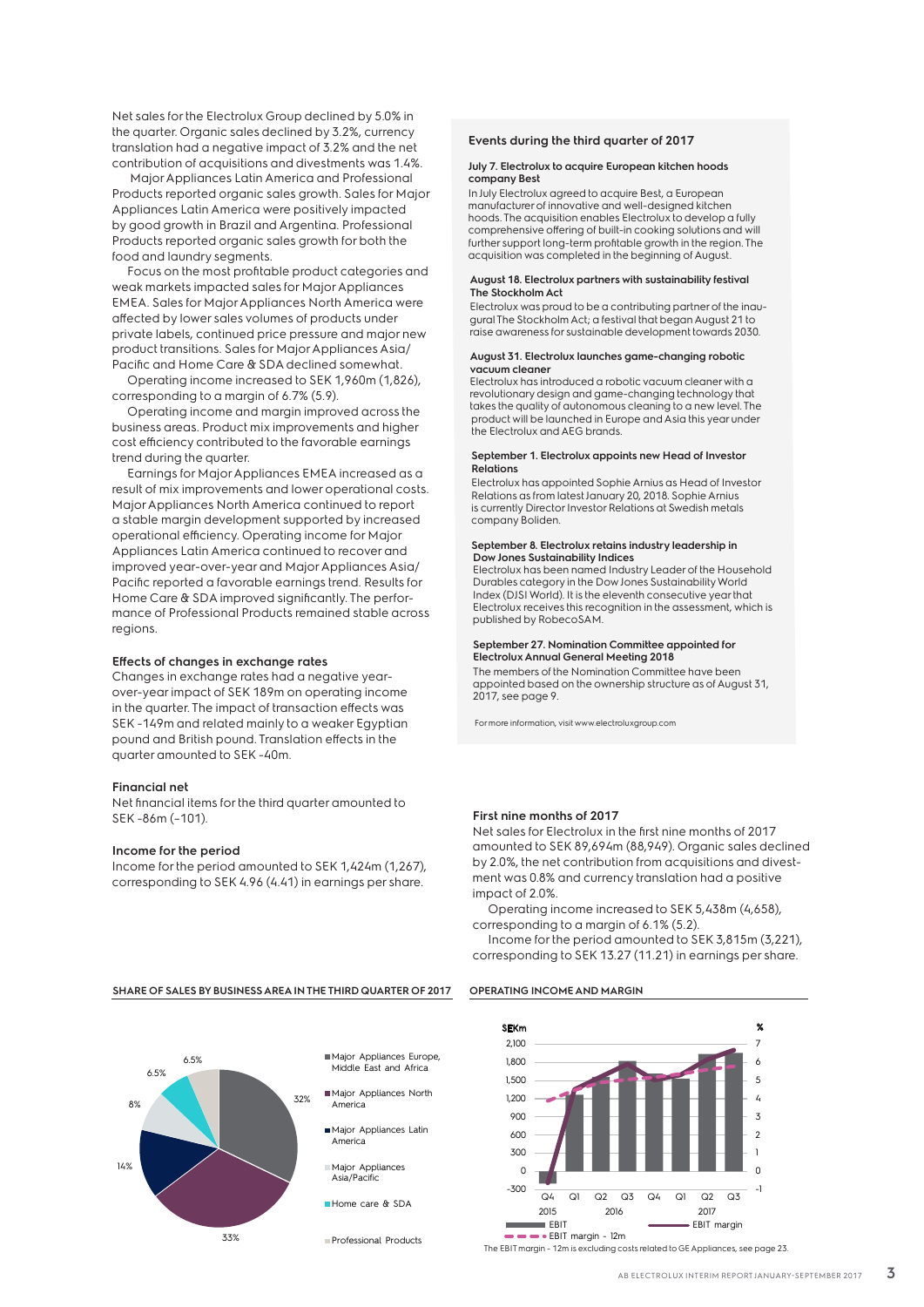### **Business areas**

### **Major Appliances Europe, Middle East and Africa**

In the third quarter, overall market demand in Europe increased by 1% year-over-year. Demand in Western Europe was stable. Market demand increased across most markets while demand in the UK continued to decline. Demand in Eastern Europe rose by 2%.

Electrolux operations in EMEA reported an organic sales decline of 1.1% for the quarter. Acquisitions had a positive impact of 2.5 % on sales and referred to Kwikot and Best. Continued focus on the most profitable product categories improved the product mix and the business area continued to gain market shares under premium brands. Weak markets in the UK and MEA negatively impacted sales volumes in the quarter.

Operating income and margin improved. Mix improvements and increased cost efficiency offset the negative impact of lower volumes, currency headwinds and raw-material cost increases.

The acquisition of the European kitchen hoods company Best was completed in August. For more information, see page 21.





| Industry shipments of core appliances in Europe,<br>units, year-over-year,% | Q3 2017 | Q3 2016        | Nine months<br>2017 | Nine months<br>2016 | Full year 2016 |
|-----------------------------------------------------------------------------|---------|----------------|---------------------|---------------------|----------------|
| Western Europe                                                              |         |                |                     |                     |                |
| Eastern Europe (excluding Turkey)                                           |         |                |                     |                     |                |
| <b>Total Europe</b>                                                         |         |                |                     |                     |                |
| <b>SEKm</b>                                                                 |         |                |                     |                     |                |
| Net sales                                                                   | 9.422   | 9.579          | 27,610              | 27.477              | 37,844         |
| Organic growth,%                                                            | $-1.1$  | 2 <sub>1</sub> | $-0.5$              | 4.7                 | 3.5            |
| Acquisitions,%                                                              | 2.5     |                | 1.8                 |                     |                |
| Operating income                                                            | 749     | 680            | 1.882               | 1,800               | 2.546          |
| Operating margin,%                                                          | 7.9     | 7.1            | 6.8                 | 6.6                 | 6.7            |

### **Major Appliances North America**

In the third quarter, market demand for core appliances in the US grew by 3% year-over-year. Market demand for major appliances, including microwave ovens and home-comfort products improved by 4%.

Electrolux operations in North America reported an organic sales decline of 10.8% in the quarter. Lower sales volumes under private labels, continued price pressure in the market and major new product transitions had a negative impact on sales. However, product-portfolio management improved the product mix.

Operating income declined but the margin remained stable. Price pressure, lower volumes and higher costs for raw materials had a negative impact on results in the quarter, while increased cost efficiency contributed to earnings.

### **OPERATING INCOME AND MARGIN**



| Industry shipments of appliances in the US, |         |        | Nine months | Nine months |                |
|---------------------------------------------|---------|--------|-------------|-------------|----------------|
| units, year-over-year, %                    | Q3 2017 | Q32016 | 2017        | 2016        | Full year 2016 |
| Core appliances                             |         |        |             |             |                |
| Microwave ovens and home-comfort products   | 13      |        | 11          | -3          |                |
| <b>Total Major Appliances US</b>            | Ц       |        |             |             |                |
| <b>SEKm</b>                                 |         |        |             |             |                |
| Net sales                                   | 9.544   | 11.189 | 31,093      | 32,576      | 43,402         |
| Organic growth, % <sup>1)</sup>             | $-10.8$ | $-4.6$ | $-6.6$      | $-0.5$      | $-0.9$         |
| Operating income                            | 719     | 824    | 2.310       | 2.061       | 2.671          |
| Operating margin, %                         | 7.5     | 7.4    | 7.4         | 6.3         | 6.2            |

<sup>1)</sup> The organic growth in the third quarter, the first nine months and full year of 2016 was negatively impacted by 0.2%, 0.2% and 0.2%, respectively, related to the transfer of operations<br>under the Kelvinator brand in No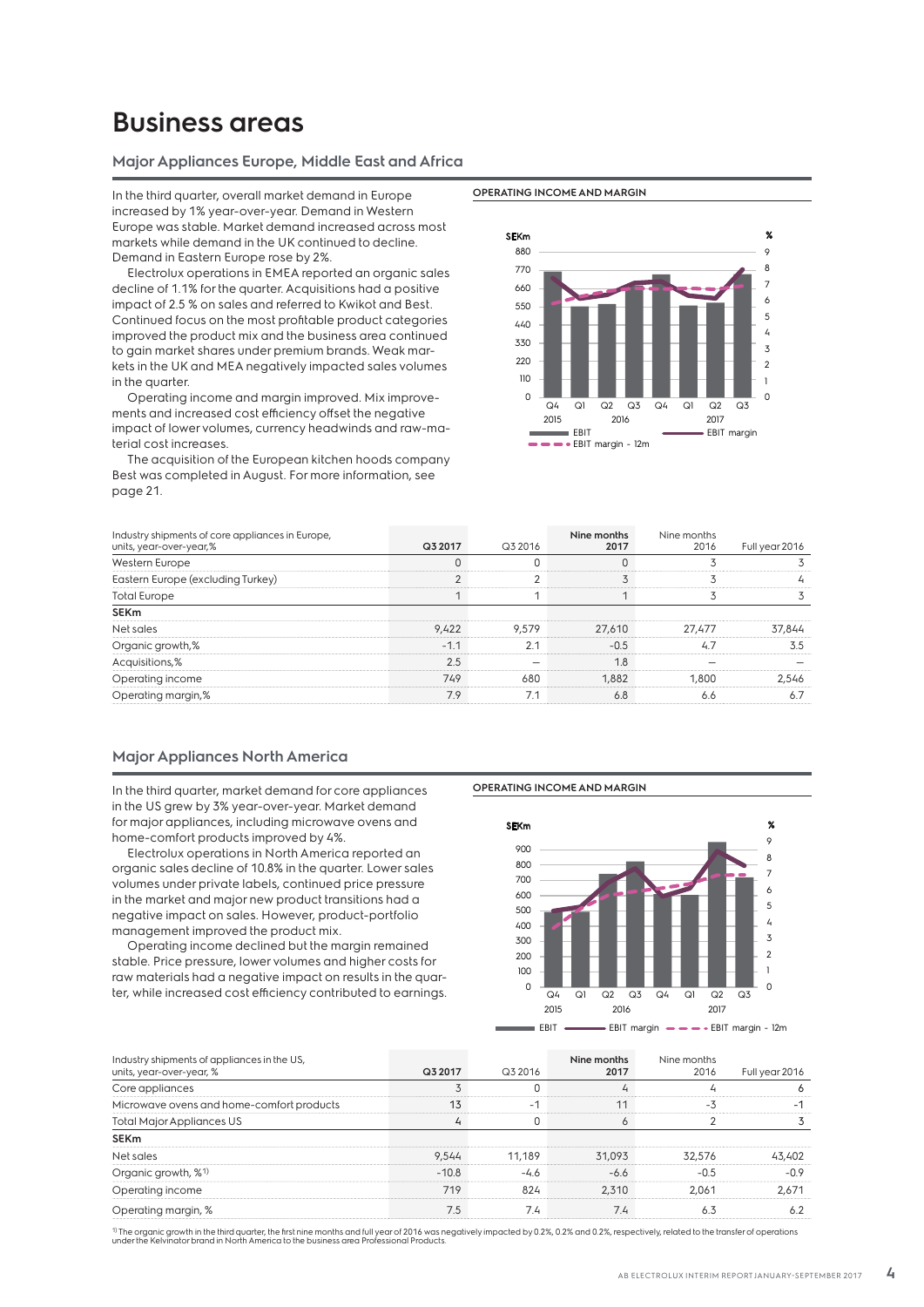### **Major Appliances Latin America**

In the third quarter, market demand for core appliances in Brazil continued to improve and showed growth. Demand in Argentina and Chile also increased in the quarter.

Electrolux operations in Latin America reported an organic sales growth of 7.4%. The favorable market trend in major markets such as Brazil and Argentina contributed to the positive sales development. Electrolux sales volumes increased across categories in the major markets of the region.

Operating income continued to recover and improved year-over-year. This is a result of higher volumes and improved cost-efficiency, which offset the negative impact of lower price/mix and higher costs for raw materials.

In October, Electrolux acquired the Continental brand in Latin America. The acquisition will enable Electrolux to further expand market coverage in the region, see page 10. **OPERATING INCOME AND MARGIN**



| SEKm                | Q3 2017 | Q3 2016 | Nine months<br>2017 | Nine months<br>2016 | Full year 2016 |
|---------------------|---------|---------|---------------------|---------------------|----------------|
| Net sales           | 4.132   | 3.968   | 12,290              | 11.270              | 15,419         |
| Organic growth, %   | 7.4     | -6.2    | 0.7                 |                     | $-10.8$        |
| Operating income    |         |         | 207                 | 119                 | -68            |
| Operating margin, % |         | 0.5     |                     |                     | -0.4           |

### **Major Appliances Asia/Pacific**

In the third quarter, overall market demand for appliances in Australia, China and Southeast Asia is estimated to have increased.

Organic sales for Electrolux declined by 1.6% in the quarter. Acquisitions had a positive impact of 0.5% on sales and referred to Vintec. Sales increased in Australia, New Zealand and South East Asia while sales in China were impacted by lower sales of air-conditioners, compared to strong sales in the third quarter of the previous year.

Operating income and margin improved. Operations in Australia and Southeast Asia reported a stable earnings trend.

#### **OPERATING INCOME AND MARGIN**



|                     |         |         | Nine months | Nine months |                |
|---------------------|---------|---------|-------------|-------------|----------------|
| <b>SEKm</b>         | Q3 2017 | Q3 2016 | 2017        | 2016        | Full year 2016 |
| Net sales           | 2,415   | 2.515   | 7.501       | 6.944       | 9,380          |
| Organic growth, %   | $-1.6$  | 10.7    | 42          |             |                |
| Acquisitions, %     | 0.5     |         | 0.9         |             | 0.5            |
| Operating income    | 214     | 208     | 535         | 453         | 626            |
| Operating margin, % | 8.9     | 8.3     | 7.1         |             |                |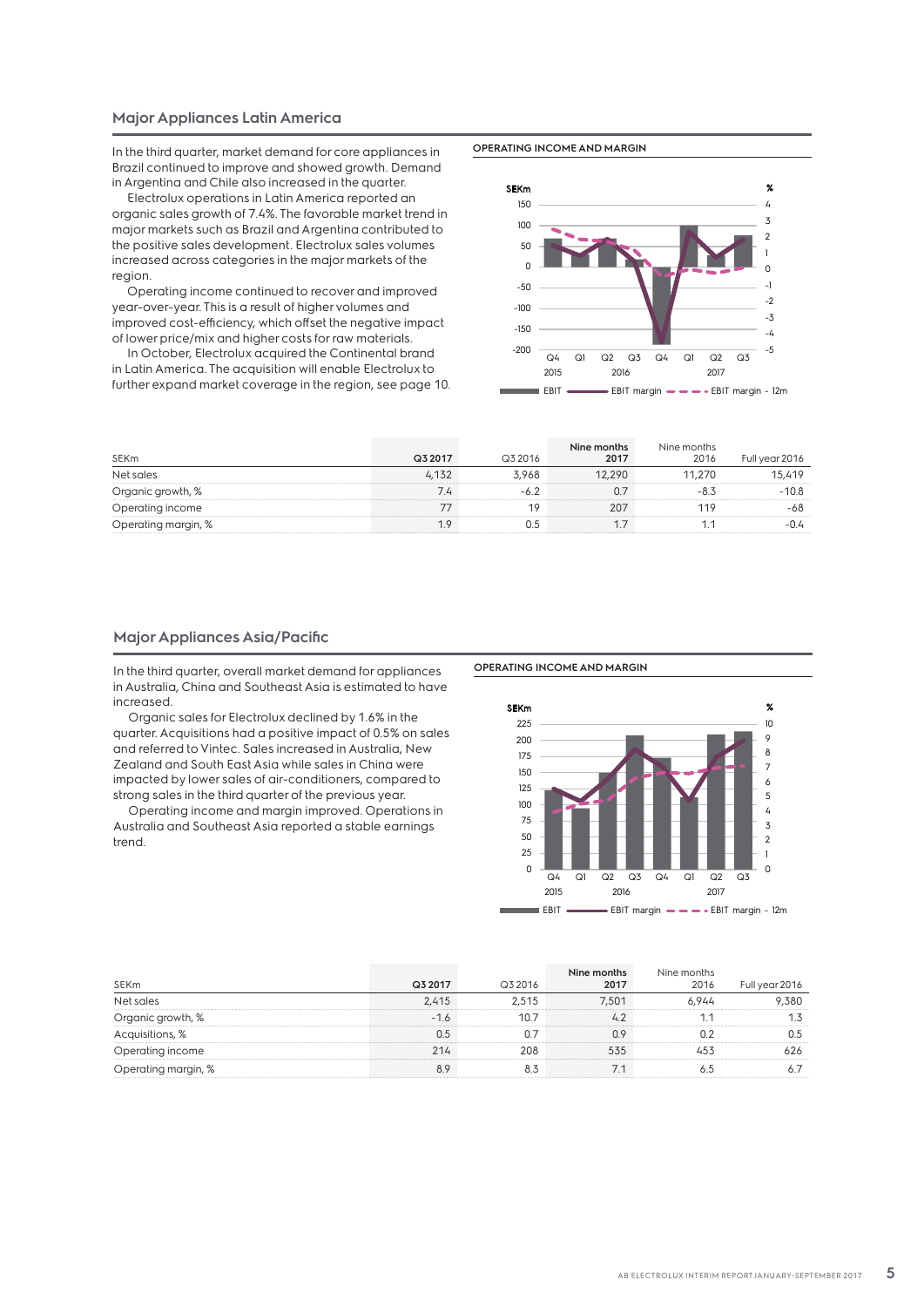### **Home Care & Small Domestic Appliances**

In the third quarter, the overall market for vacuum cleaners increased, driven mainly by non-corded handsticks which grew significantly across most regions. Demand for corded vacuum cleaners improved in Europe but declined in Asia Pacific.

Organic sales for Electrolux declined by 0.8% in the quarter. Sales increased in Europe and Latin America and the product mix improved as a result of active product portfolio management. The acquired smart kitchen appliance company Anova had a positive impact of 5.6% on sales while the divestment of the Eureka brand in the US in 2016, had a negative impact of 5.9% on sales.

Operating income continued to improve and increased significantly year-over-year. A positive mix trend and cost efficiencies contributed to earnings.

### **OPERATING INCOME AND MARGIN**



| SEKm                | Q3 2017 | Q3 2016 | Nine months<br>2017 | Nine months<br>2016 | Full year 2016 |
|---------------------|---------|---------|---------------------|---------------------|----------------|
| Net sales           | 1.898   | 1.960   | 5.562               | 5.745               | 8.183          |
| Organic growth, %   | $-0.8$  | $-10.3$ | $-2.5$              | -97                 |                |
| Acquisitions, %     | 5.6     |         | 3.4                 |                     |                |
| Divestments, %      | $-5.9$  |         | $-67$               |                     |                |
| Operating income    | 80      | 34      | 227                 | 84                  | 238            |
| Operating margin, % | 42      |         | 4.1                 |                     | 29             |

### **Professional Products**

Overall market demand for professional food-service and professional laundry equipment improved across most regions in the third quarter. Demand increased in Western Europe and Japan.

Organic growth for Electrolux was 6.4%. Acquisitions had a positive impact of 11.5% on sales and referred to Grindmaster-Cecilware. Sales growth was particularly strong in Europe, Japan and emerging markets.

Operating income improved and the margin remained stable. Increased sales and higher cost efficiency offset currency headwinds. Investments in product development to strengthen positions in existing and new segments and markets are ongoing.

**OPERATING INCOME AND MARGIN**



|                                 |         |                          | Nine months | Nine months |                |
|---------------------------------|---------|--------------------------|-------------|-------------|----------------|
| <b>SEKm</b>                     | Q3 2017 | Q3 2016                  | 2017        | 2016        | Full year 2016 |
| Net sales                       | 1.897   | 1.641                    | 5.638       | 4.937       | 6.865          |
| Organic growth, % <sup>1)</sup> | 6.4     | 4.0                      |             |             | 4.4            |
| Acquisitions, %                 | 11.5    | $\overline{\phantom{a}}$ | 6.8         |             | 0.6            |
| Operating income                | 272     | 234                      | 779         | 661         | 954            |
| Operating margin, %             | 14.3    | 14.3                     | 13.8        | 13.4        | 13.9           |

1) The organic growth in the third quarter, the first nine months and full year of 2016 was positively impacted by 1.4%, 1.3% and 1.3%, respectively, related to the transfer of operations<br>under the Kelvinator brand in Nort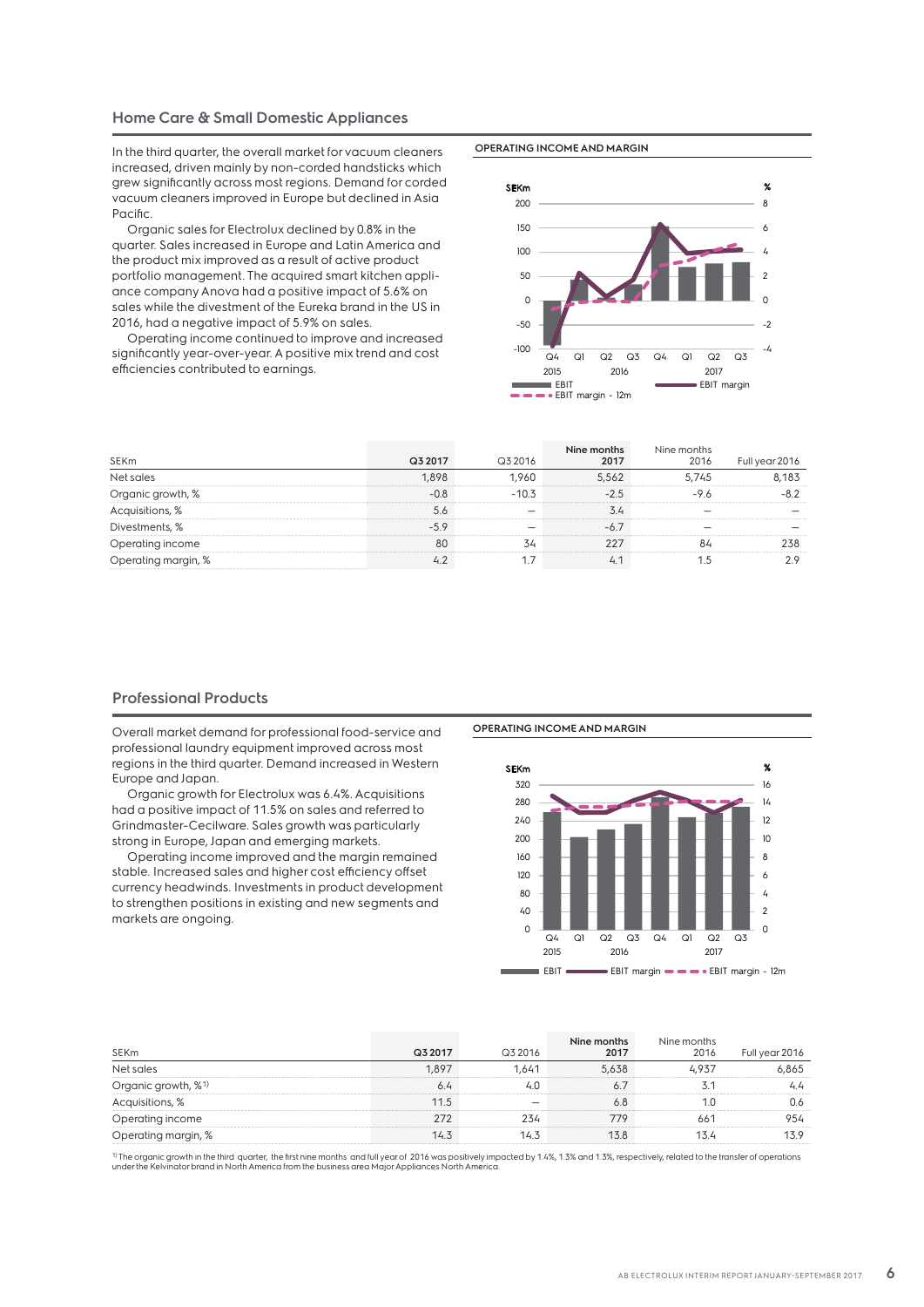### **Cash flow**

Operating cash flow after investments in the third quarter amounted to SEK 2,287m (2,965). The decline compared to the third quarter in the previous year refers mainly to lower cash flow from working capital and higher investments.

Operating cash flow after investments in the first nine months of 2017 amounted to SEK 4,799m (6,526).

Acquisitions of operations had a negative impact of SEK 96m and SEK 3,394m, respectively on the cash flow in the third quarter and the first nine months of 2017. The acquisition in the third quarter referred to Best. For more information on acquisitions, see page 21.

### **OPERATING CASH FLOW AFTER INVESTMENTS**



|                                                                           |          |         | Nine months | Nine months |                |
|---------------------------------------------------------------------------|----------|---------|-------------|-------------|----------------|
| <b>SEKm</b>                                                               | Q3 2017  | Q3 2016 | 2017        | 2016        | Full year 2016 |
| Operating income adjusted for non-cash items <sup>1)</sup>                | 2,902    | 2,866   | 8,384       | 7,893       | 10,545         |
| Change in operating assets and liabilities                                | 584      | 848     | $-889$      | 332         | 1,328          |
| Operating cash flow                                                       | 3,486    | 3,714   | 7,495       | 8,225       | 11,873         |
| Investments in tangible and intangible assets                             | $-1,135$ | -799    | $-2,699$    | $-2,113$    | $-3,390$       |
| Changes in other investments                                              | $-64$    | 50      | 3           | 414         | 657            |
| Operating cash flow after investments                                     | 2,287    | 2.965   | 4.799       | 6,526       | 9,140          |
| Acquisitions and divestments of operations                                | $-96$    | $-134$  | $-3,394$    | $-137$      | 176            |
| Operating cash flow after structural changes                              | 2,191    | 2,831   | 1.405       | 6,389       | 9,316          |
| Financial items paid, net <sup>2)</sup>                                   | $-39$    | $-52$   | $-170$      | $-230$      | -514           |
| Taxes paid                                                                | $-421$   | $-224$  | $-976$      | $-855$      | $-1,194$       |
| Cash flow from operations and investments                                 | 1.731    | 2.555   | 259         | 5.304       | 7,608          |
| <b>Dividend</b>                                                           |          |         | $-1,078$    | $-1,868$    | $-1,868$       |
| Share-based payments                                                      |          | -       | -488        | $-57$       | $-57$          |
| Total cash flow, excluding changes in loans<br>and short-term investments | 1,731    | 2,555   | $-1,307$    | 3,379       | 5,683          |

<sup>1)</sup> Operating income adjusted for depreciation, amortization and other non-cash items.<br><sup>2)</sup> For the period January 1 to September 30, 2017: interests and similar items received SEK 160m (90), interests and similar items p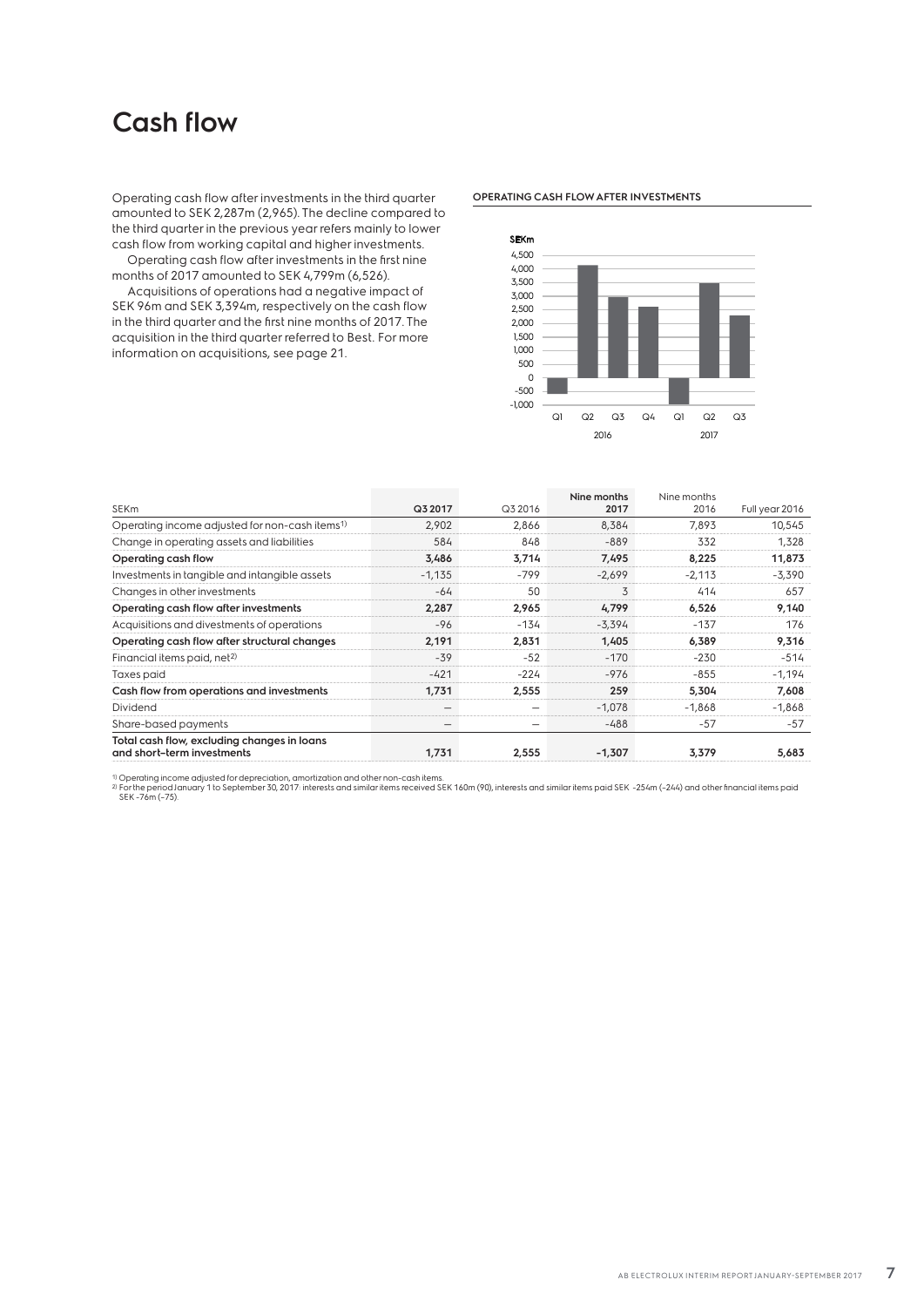### **Financial position**

### **Net debt**

As of September 30, 2017, Electrolux had a net cash position of SEK 1,851m compared to the net cash position of SEK 3,809m as of December 31, 2016.

Net provisions for post-employment benefits decreased to SEK 2,764m. In total, net debt increased by SEK 553m in the first nine months of 2017.

Long-term borrowings as of September 30, 2017, including long-term borrowings with maturities within 12 months, amounted to SEK 8,567m with average maturity of 2.5 years, compared to SEK 8,451m and 2.7 years at the end of 2016. During the fourth quarter 2017, long-term borrowings amounting to approximately SEK 500m will mature.

Liquid funds as of September 30, 2017, amounted to SEK 11,671m, a decrease of SEK 2,340m compared to SEK 14,011m as of December 31, 2016.

### **Net assets and working capital**

Average net assets for the first nine months of 2017 amounted to SEK 20,693m (21,672), corresponding to 17.3% (18.3) of annualized net sales. Net assets as of September 30, 2017, amounted to SEK 20,357m (20,590).

Working capital as of September 30, 2017, amounted to SEK –14,187m (–13,184), corresponding to –12.1% (–10.6) of annualized net sales.

Return on net assets was 35.0% (28.7), and return on equity was 29.0% (29.3).

| Net debt                                              |               |               |               |
|-------------------------------------------------------|---------------|---------------|---------------|
| <b>SEKm</b>                                           | Sep. 30, 2017 | Sep. 30, 2016 | Dec. 31, 2016 |
| Short-term loans                                      | 1,066         | 1,191         | 1,074         |
| Short-term part of long-term loans                    | 1.653         | -             | 499           |
| Trade receivables with recourse                       | 95            | 426           | 234           |
| Short-term borrowings                                 | 2,814         | 1,617         | 1,807         |
| Financial derivative liabilities                      | 52            | 68            | 419           |
| Accrued interest expenses and prepaid interest income | 40            | 34            | 24            |
| Total short-term borrowings                           | 2,906         | 1,719         | 2,250         |
| Long-term borrowings                                  | 6,914         | 8.444         | 7,952         |
| Total borrowings <sup>1)</sup>                        | 9,820         | 10,163        | 10,202        |
| Cash and cash equivalents                             | 11,084        | 11,236        | 12,756        |
| Short-term investments                                | 160           | 3             | 905           |
| Financial derivative assets                           | 188           | 138           | 100           |
| Prepaid interest expenses and accrued interest income | 239           | 257           | 250           |
| Liquid funds <sup>2)</sup>                            | 11,671        | 11,634        | 14,011        |
| <b>Financial net debt</b>                             | $-1,851$      | $-1,471$      | $-3,809$      |
| Net provisions for post-employment benefits           | 2.764         | 6.317         | 4,169         |
| Net debt                                              | 913           | 4.846         | 360           |
| Net debt/equity ratio                                 | 0.05          | 0.31          | 0.02          |
| Equity                                                | 18,366        | 15,744        | 17,738        |
| Equity per share, SEK                                 | 63.90         | 54.78         | 61.72         |
| Return on equity, %                                   | 29.0          | 29.3          | 29.4          |
| Equity/assets ratio, %                                | 23.7          | 21.4          | 24.7          |

1)Whereof interest-bearing liabilities amounting to SEK 9,633m as of September 30, 2017, SEK 9,635m as of September 30, 2016 and SEK 9,525m as of December 31, 2016.

<sup>2)</sup> Electrolux has one unused committed back-up multicurrency revolving credit facility of EUR 1,000m, approximately SEK 9,600, maturing 2022 with an extension option of one year.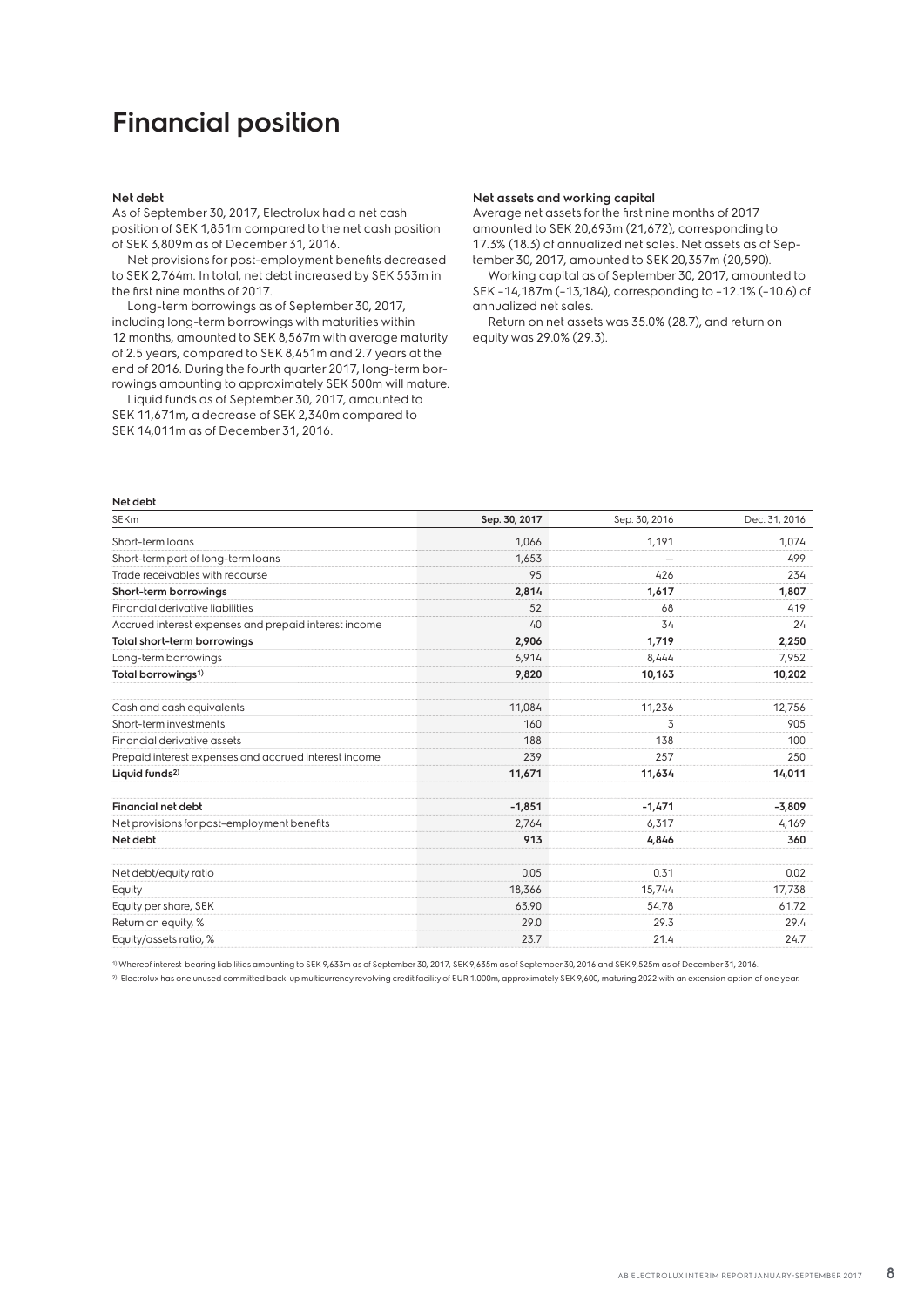### **Other items**

### **Nomination Committee for Electrolux AGM 2018**

In accordance with decision by the Annual General Meeting, Electrolux Nomination Committee shall consist of six members. The Nomination Committee shall include members selected by each of the four largest shareholders in terms of voting rights that wish to participate in the committee, together with the Chairman of the Electrolux Board and one additional Board member.

The members of the Nomination Committee have been appointed based on the ownership structure as of August 31, 2017. Johan Forssell, Investor AB, is the Chairman of the committee. The other members are Kaj Thorén, Alecta, Marianne Nilsson, Swedbank Robur Funds, and Carine Smith Ihenacho, Norges Bank Investment Management. The committee will also include Ronnie Leten and Fredrik Persson, Chairman and Director, respectively, of Electrolux.

The Nomination Committee will prepare proposals for the Annual General Meeting in 2018 regarding Chairman of the Annual General Meeting, Board members, Chairman of the Board, remuneration for Board members, Auditor, Auditor's fees and, to the extent deemed necessary, proposal regarding amendments of the current instruction for the Nomination Committee.

In October Ronnie Leten informed Electrolux Nomination Committee that he will resign as member and Chairman of the Electrolux Board as from the Annual General Meeting 2018. As a result of this announcement the Nomination Committee will propose that a new Chairman of the Board is elected at the Annual Meeting 2018.

The Annual General Meeting will be held on April 5, 2018, at Stockholm Waterfront Congress Centre, Nils Ericsons Plan 4, Stockholm, Sweden.

Shareholders who wish to submit proposals to the Nomination Committee should send an email to nominationcommittee@electrolux.com.

### **Asbestos litigation in the US**

Litigation and claims related to asbestos are pending against the Group in the US. Almost all of the cases refer to externally supplied components used in industrial products manufactured by discontinued operations prior to the early 1970s. The cases involve plaintiffs who have made substantially identical allegations against other defendants who are not part of the Electrolux Group.

As of September 30, 2017, the Group had a total of 3,411 (3,251) cases pending, representing approximately 3,474 (approximately 3,314) plaintiffs. During the third quarter of 2017, 301 new cases with 301 plaintiffs were filed and 210 pending cases with approximately 210 plaintiffs were resolved.

It is expected that additional lawsuits will be filed against Electrolux. It is not possible to predict the number of future lawsuits. In addition, the outcome of asbestos lawsuits is difficult to predict and Electrolux cannot provide any assurances that the resolution of these types of lawsuits will not have a material adverse effect on its business or on results of operations in the future.

### **Risks and uncertainty factors**

As an international group with a wide geographic spread, Electrolux is exposed to a number of business and financial risks. The business risks can be divided into strategic, operational and legal risks. The financial risks are related to such factors as exchange rates, interest rates, liquidity, the giving of credit and financial instruments.

Risk management in Electrolux aims to identify, control and reduce risks. Risks, risk management and risk exposure are described in more detail in the 2016 Annual Report, www.electrolux.com/annualreport2016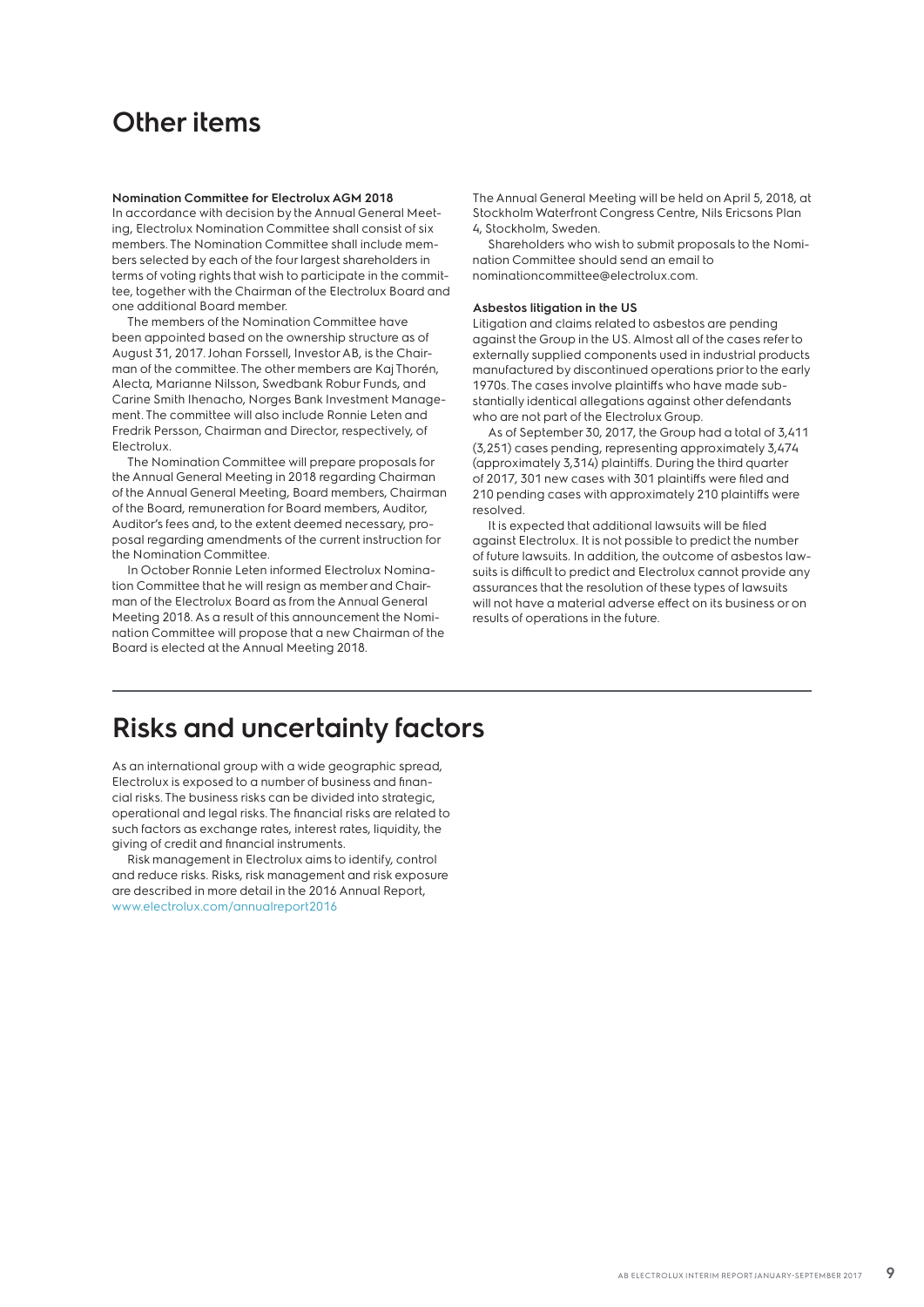### **Events after the third quarter of 2017**

### **Events after the third quarter of 2017**

#### **October 9. Ronnie Leten to resign as member and Chairman of the Electrolux Board**

Ronnie Leten has informed Electrolux Nomination Committee that he will resign as member and Chairman of the Electrolux Board as from the Annual General Meeting on April 5, 2018.

#### **October 23. Electrolux acquires Continental brand in Latin America**

Electrolux has announced that the Brazilian court administering the bankruptcy of Mabe Brazil has accepted a BRL 70 million (SEK 178 million) bid to acquire the intellectual property assets of the estate. Electrolux will consequently take over the rights to the Continental brand of home appliances.

#### **October 24. Electrolux on climate change A-List**

Electrolux has been named one of the top 5 % corporate global leaders acting against climate change. The company has been awarded a position on the 2017 Climate A-List by CDP, the international non-profit. It is the second year in a row Electrolux gets this top recognition by CDP for its efforts to cut emissions, mitigate climate risks and develop the low-carbon economy.

For more information, visit www.electroluxgroup.com

### **Press releases 2017**

| February 1         | Electrolux Consolidated Results 2016<br>and CEO Jonas Samuelson's comments                     | April 28     | Invitation to Electrolux Capital Markets Day on<br>November 16, 2017              |
|--------------------|------------------------------------------------------------------------------------------------|--------------|-----------------------------------------------------------------------------------|
| February 1         | Electrolux appoints Ricardo Cons as<br>Head of Major Appliances Latin America                  | July 7       | Electrolux to acquire European kitchen hoods<br>company Best                      |
| February 6         | Electrolux to acquire fast-growing smart kitchen<br>appliance company Anova                    | July 19      | Electrolux Interim Report January-July 2017<br>and CEO Jonas Samuelson's comments |
| February 10        | Kai Wärn proposed new Board Member<br>of AB Electrolux                                         | August 18    | Electrolux partners with sustainability festival The<br>Stockholm Act             |
| February 14        | Notice convening the AGM of AB Electrolux                                                      | August 31    | Electrolux launches game-changing robotic<br>vacuum cleaner                       |
| February 28        | Electrolux Annual Report 2016 is published                                                     |              |                                                                                   |
| March <sub>2</sub> | Electrolux strengthens professional offering of<br>beverage products by acquiring Grindmaster- |              | Electrolux appoints new Head of Investor Rela-<br>tions                           |
|                    | Cecilware                                                                                      | September 8  | Electrolux retains industry leadership in Dow Jones<br>Sustainability Indices     |
| March 20           | Electrolux presents progress For the Better                                                    |              |                                                                                   |
|                    | in 2016 Sustainability Report                                                                  | September 27 | Nomination Committee appointed for Electrolux<br>Annual General Meeting 2018      |
| March 21           | Don't Overwash - new project drives                                                            |              |                                                                                   |
|                    | sustainable care habits                                                                        | September 27 | Dates for financial reports from Electrolux in 2018                               |
| March 24           | Bulletin from AB Electrolux AGM 2017                                                           | October 9    | Ronnie Leten to resign as member and Chairman                                     |
| April 3            | Management change in AB Electrolux, MaryKay                                                    |              | of the Electrolux Board                                                           |
|                    | Kopf, Chief Marketing Officer, has decided to<br>leave her position                            | October 23   | Electrolux acquires Continental brand in Latin<br>America                         |
| April 28           | Electrolux Interim Report January-March 2017<br>and CEO Jonas Samuelson's comments             | October 24   | Electrolux on climate change A-List                                               |
|                    |                                                                                                |              |                                                                                   |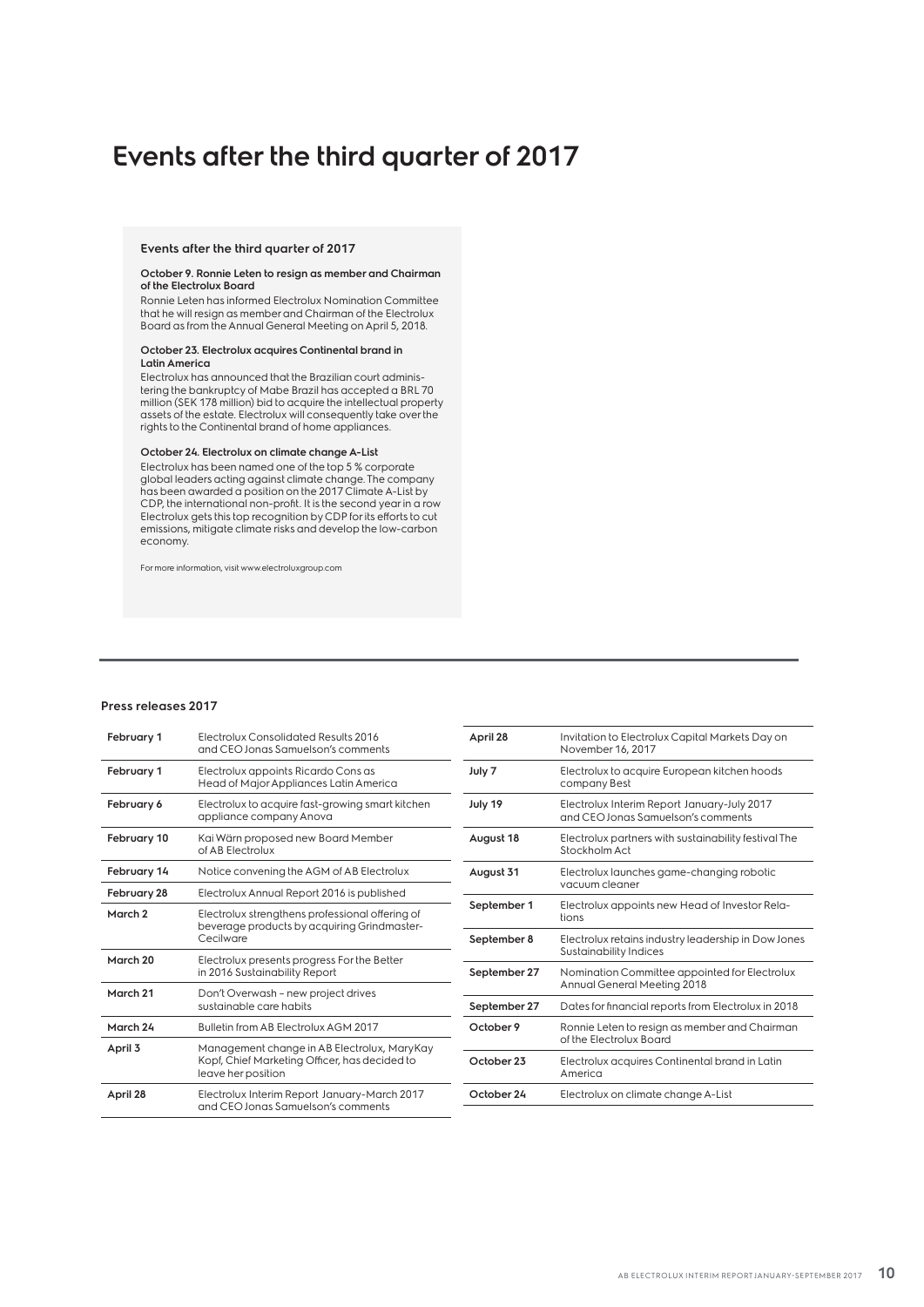### **Parent Company AB Electrolux**

The Parent Company comprises the functions of the Group's head office, as well as five companies operating on a commission basis for AB Electrolux.

Net sales for the Parent Company, AB Electrolux, for the first nine months 2017 amounted to SEK 25,270m (24,414) of which SEK 20,611m (19,783) referred to sales to Group companies and SEK 4,659m (4,631) to external customers. Income after financial items was SEK 4,640m (2,624), including dividends from subsidiaries in the amount of SEK 4,685m (2,011). Income for the period amounted to SEK 4,671m (2,552).

Capital expenditure in tangible and intangible assets was SEK 278m (166). Liquid funds at the end of the period amounted to SEK 6,410m, as against SEK 9,167m at the start of the year.

Undistributed earnings in the Parent Company at the end of the period amounted to SEK 17,539m, as against SEK 15,582m at the start of the year. Dividend payment to shareholders for 2016 amounted to SEK 2,155m, whereoff SEK 1,078 has been paid during the first quarter and SEK 1,078m has been reported as a current liability.

The income statement and balance sheet for the Parent Company are presented on page 19.

Stockholm, October 27, 2017

AB Electrolux (publ) 556009-4178

Jonas Samuelson President and CEO

### **Report of Review of Interim Financial Information report**

#### **Introduction**

We have reviewed the condensed interim financial information (interim report) of AB Electrolux (publ) as of September 30, 2017, and the nine-month period then ended. The board of directors and the CEO are responsible for the preparation and presentation of the interim financial information in accordance with IAS 34 and the Swedish Annual Accounts Act. Our responsibility is to express a conclusion on this interim report based on our review.

#### **Scope of Review**

We conducted our review in accordance with the International Standard on Review Engagements ISRE 2410, Review of Interim Report Performed by the Independent Auditor of the Entity. A review consists of making inquiries, primarily of persons responsible for financial and accounting matters, and applying analytical and other review procedures. A review is substantially less in scope than an audit conducted in accordance with International Standards on Auditing, ISA, and other generally accepted auditing standards in Sweden. The procedures performed in a review do not enable us to obtain assurance that we would become aware of all significant matters that might be identified in an audit. Accordingly, we do not express an audit opinion.

#### **Conclusion**

Based on our review, nothing has come to our attention that causes us to believe that the interim report is not prepared, in all material respects, in accordance with IAS 34 and the Swedish Annual Accounts Act, regarding the Group, and with the Swedish Annual Accounts Act, regarding the Parent Company.

Stockholm, October 27, 2017

PricewaterhouseCoopers AB

Peter Nyllinge Authorized Public Accountant Lead partner

Camilla Samuelsson Authorized Public Accountant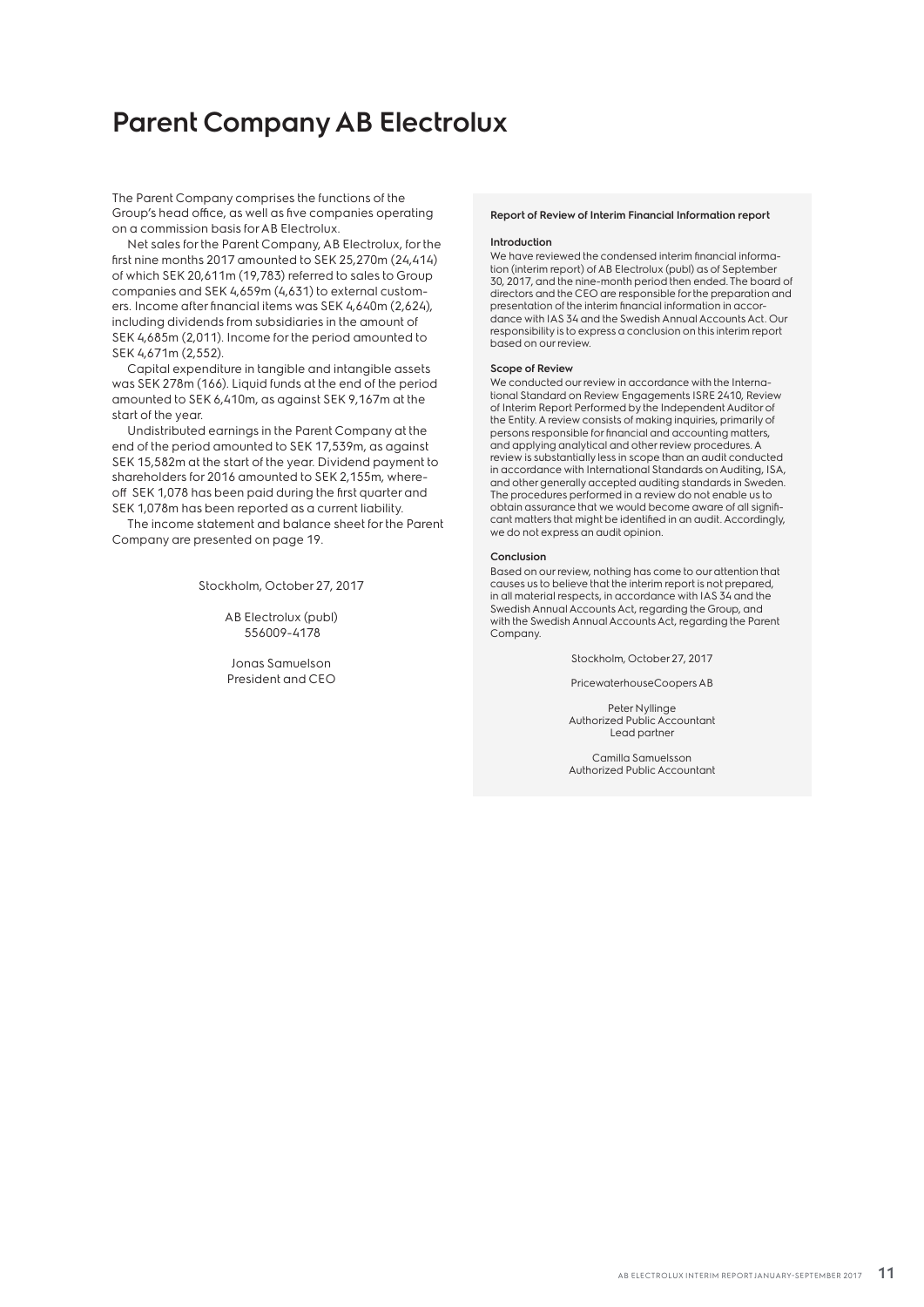### **Consolidated income statement**

| SEKm                                                                     | Q3 2017                  | Q3 2016   | Nine monhs<br>2017       | Nine months<br>2016 | Full year 2016 |
|--------------------------------------------------------------------------|--------------------------|-----------|--------------------------|---------------------|----------------|
| <b>Net sales</b>                                                         | 29,309                   | 30,852    | 89,694                   | 88,949              | 121,093        |
| Cost of goods sold                                                       | $-23,199$                | $-24,252$ | $-70,800$                | $-70,232$           | $-95,820$      |
| Gross operating income                                                   | 6,110                    | 6,600     | 18,894                   | 18,717              | 25,273         |
| Selling expenses                                                         | $-2,926$                 | $-3,350$  | $-9,491$                 | $-9,622$            | $-13,208$      |
| Administrative expenses                                                  | $-1,285$                 | $-1,398$  | $-4,104$                 | $-4,220$            | $-5,812$       |
| Other operating income/expenses                                          | 61                       | -26       | 139                      | $-217$              | 21             |
| <b>Operating income</b>                                                  | 1,960                    | 1,826     | 5,438                    | 4,658               | 6,274          |
| Margin, %                                                                | 6.7                      | 5.9       | 6.1                      | 5.2                 | 5.2            |
| Financial items, net                                                     | $-86$                    | $-101$    | $-377$                   | $-322$              | $-693$         |
| Income after financial items                                             | 1.874                    | 1,725     | 5,061                    | 4,336               | 5,581          |
| Margin, %                                                                | 6.4                      | 5.6       | 5.6                      | 4.9                 | 4.6            |
| Taxes                                                                    | $-450$                   | $-458$    | $-1,246$                 | $-1,115$            | $-1,088$       |
| Income for the period                                                    | 1,424                    | 1,267     | 3,815                    | 3,221               | 4,493          |
| Items that will not be reclassified to income for the period:            |                          |           |                          |                     |                |
| Remeasurement of provisions for post-employment                          |                          |           |                          |                     |                |
| benefits                                                                 | 178                      | 123       | 981                      | $-1,836$            | $-236$         |
| Income tax relating to items that will not be reclassified               | $-29$                    | $-45$     | $-270$                   | 496                 | 44             |
|                                                                          | 149                      | 78        | 711                      | $-1,340$            | $-192$         |
| Items that may be reclassified subsequently to income<br>for the period: |                          |           |                          |                     |                |
| Available-for-sale instruments                                           | $\overline{\phantom{0}}$ | 6         | $\overline{\phantom{0}}$ | $-18$               | 43             |
| Cash flow hedges                                                         | 3                        | 1         | 85                       | $-28$               | $-82$          |
| Exchange-rate differences on translation of foreign<br>operations        | $-593$                   | 449       | $-1.431$                 | 798                 | 328            |
| Income tax relating to items that may be reclassified                    | $-4$                     | $-7$      | $-4$                     | $-23$               | $-20$          |
|                                                                          | $-594$                   | 449       | $-1,350$                 | 729                 | 269            |
| Other comprehensive income, net of tax                                   | $-445$                   | 527       | $-639$                   | $-611$              | 77             |
| Total comprehensive income for the period                                | 979                      | 1,794     | 3,176                    | 2,610               | 4,570          |
| Income for the period attributable to:                                   |                          |           |                          |                     |                |
| Equity holders of the Parent Company                                     | 1.425                    | 1.267     | 3.815                    | 3.221               | 4,494          |
| Non-controlling interests                                                | $\Omega$                 | $\Omega$  | $\mathbf 0$              | $\Omega$            | $-1$           |
| Total                                                                    | 1,425                    | 1,267     | 3,815                    | 3,221               | 4,493          |
| Total comprehensive income for the period attributable to:               |                          |           |                          |                     |                |
| Equity holders of the Parent Company                                     | 979                      | 1,794     | 3,178                    | 2,610               | 4,570          |
| Non-controlling interests                                                | $\mathbf 0$              | $\Omega$  | $-2$                     | 0                   | 0              |
| Total                                                                    | 979                      | 1,794     | 3,176                    | 2,610               | 4,570          |
| <b>Earnings per share</b>                                                |                          |           |                          |                     |                |
| Basic, SEK                                                               | 4.96                     | 4.41      | 13.27                    | 11.21               | 15.64          |
| Diluted, SEK                                                             | 4.93                     | 4.38      | 13.20                    | 11.15               | 15.55          |
| Average number of shares <sup>1)</sup>                                   |                          |           |                          |                     |                |
| Basic, million                                                           | 287.4                    | 287.4     | 287.4                    | 287.4               | 287.4          |
| Diluted, million                                                         | 289.1                    | 289.1     | 288.9                    | 288.9               | 289.0          |

1) Average number of shares excluding shares held by Electrolux.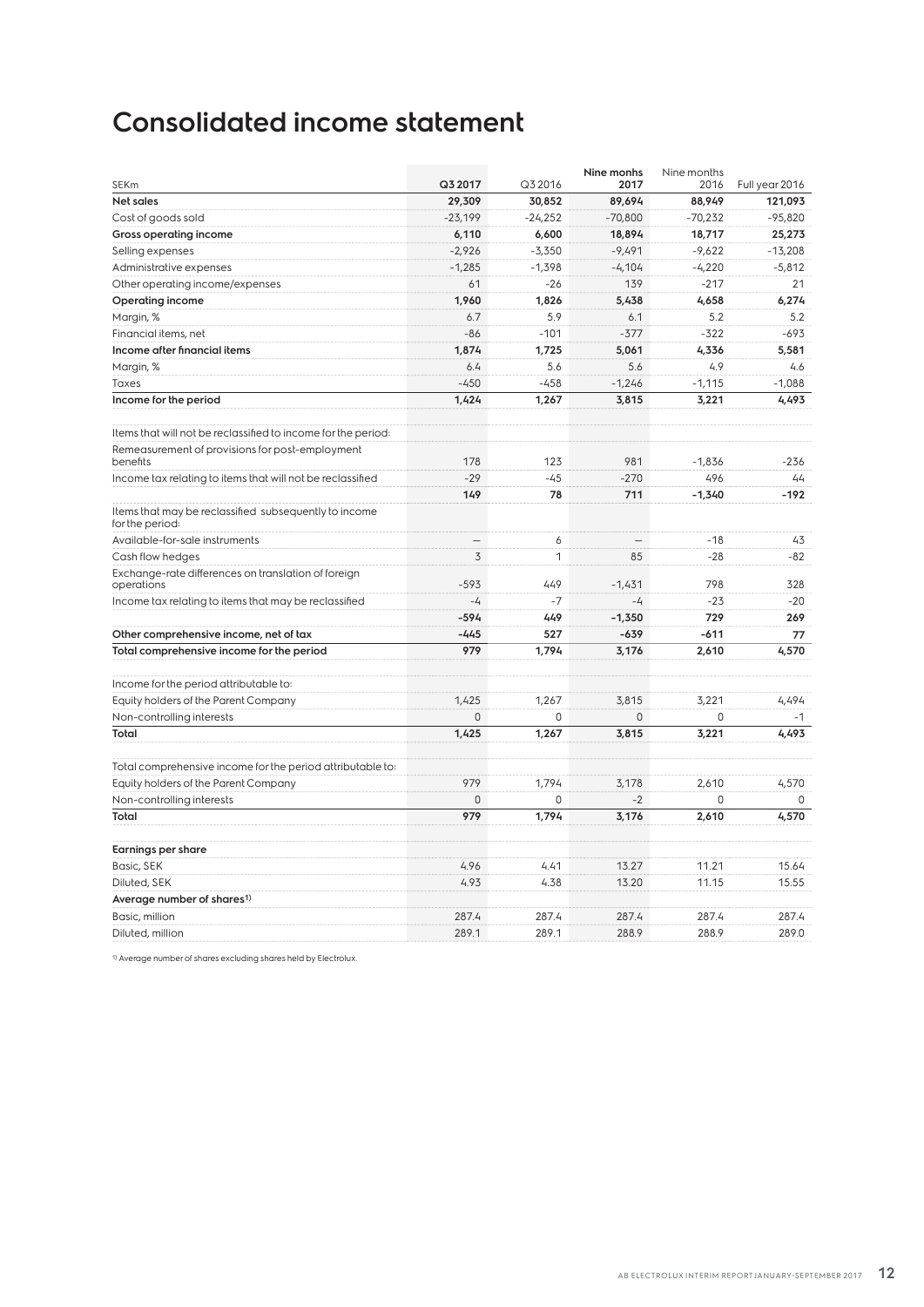### **Consolidated balance sheet**

| SEKm                                                        | Sep. 30, 2017 | Sep. 30, 2016 | Dec. 31, 2016 |
|-------------------------------------------------------------|---------------|---------------|---------------|
| Assets                                                      |               |               |               |
| Property, plant and equipment                               | 18,152        | 18,666        | 18,725        |
| Goodwill                                                    | 7,447         | 5,345         | 4,742         |
| Other intangible assets                                     | 3,500         | 3,155         | 3,112         |
| Investments in associates                                   | 219           | 208           | 210           |
| Deferred tax assets                                         | 5,371         | 6,154         | 6,168         |
| <b>Financial assets</b>                                     | 188           | 284           | 287           |
| Pension plan assets                                         | 332           | 307           | 345           |
| Other non-current assets                                    | 503           | 554           | 400           |
| <b>Total non-current assets</b>                             | 35,712        | 34,673        | 33,989        |
| Inventories                                                 | 16,148        | 15,279        | 13,418        |
| Trade receivables                                           | 19,678        | 18,452        | 19,408        |
| Tax assets                                                  | 623           | 629           | 701           |
| Derivatives                                                 | 187           | 138           | 103           |
| Other current assets                                        | 5,414         | 4,814         | 4,568         |
| Short-term investments                                      | 160           | 3             | 905           |
| Cash and cash equivalents                                   | 11,084        | 11,236        | 12,756        |
| <b>Total current assets</b>                                 | 53,294        | 50,551        | 51,859        |
| <b>Total assets</b>                                         | 89,006        | 85,224        | 85,848        |
| <b>Equity and liabilities</b>                               |               |               |               |
| Equity attributable to equity holders of the Parent Company |               |               |               |
| Share capital                                               | 1,545         | 1,545         | 1,545         |
| Other paid-in capital                                       | 2,905         | 2,905         | 2,905         |
| Other reserves                                              | $-2,818$      | $-1,010$      | $-1,471$      |
| Retained earnings                                           | 16,712        | 12,274        | 14,729        |
| Equity attributable to equity holders of the Parent Company | 18,344        | 15,714        | 17,708        |
| Non-controlling interests                                   | 22            | 30            | 30            |
| <b>Total equity</b>                                         | 18,366        | 15,744        | 17,738        |
| Long-term borrowings                                        | 6,914         | 8,444         | 7,952         |
| Deferred tax liabilities                                    | 836           | 592           | 580           |
| Provisions for post-employment benefits                     | 3,096         | 6,624         | 4,514         |
| Other provisions                                            | 6,028         | 5,825         | 5,792         |
| <b>Total non-current liabilities</b>                        | 16,874        | 21,485        | 18,838        |
| Accounts payable                                            | 30,494        | 27,702        | 28,283        |
| <b>Tax liabilities</b>                                      | 586           | 657           | 771           |
| Dividend payable                                            | 1,078         |               |               |
| Other liabilities                                           | 16,578        | 15,638        | 15,727        |
| Short-term borrowings                                       | 2,814         | 1,617         | 1,807         |
| Derivatives                                                 | 63            | 78            | 432           |
| Other provisions                                            | 2,153         | 2,303         | 2,252         |
| <b>Total current liabilities</b>                            | 53,766        | 47,995        | 49,272        |
| Total equity and liabilities                                | 89,006        | 85,224        | 85,848        |

## **Change in consolidated equity**

| <b>SEKm</b>                                      | Nine months, 2017 | Nine months, 2016 | Full year, 2016 |
|--------------------------------------------------|-------------------|-------------------|-----------------|
| Opening balance                                  | 17.738            | 15,005            | 15,005          |
| Total comprehensive income for the period        | 3.176             | 2.610             | 4.570           |
| Share-based payments                             | $-389$            | -3                |                 |
| Dividend to equity holders of the Parent Company | $-2.155$          | $-1.868$          | $-1.868$        |
| Dividend to non-controlling interests            |                   |                   |                 |
| Acquisition of operations                        | $-L$              |                   |                 |
| Total transactions with equity holders           | $-2.548$          | $-1.871$          | $-1,837$        |
| <b>Closing balance</b>                           | 18,366            | 15.744            | 17.738          |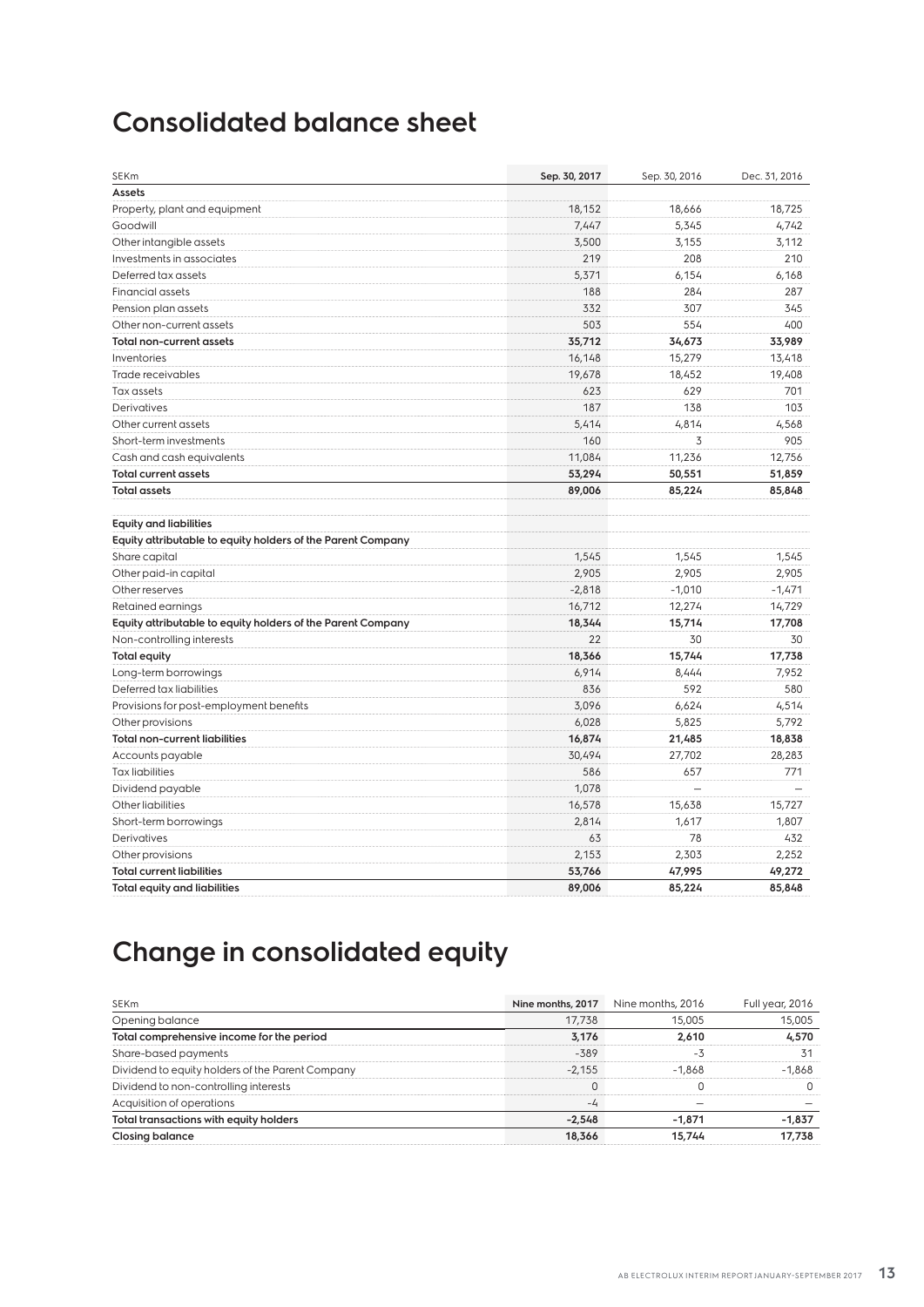### **Consolidated cash flow statement**

| <b>SEKm</b>                                                                          | Q3 2017  | Q3 2016                  | Nine months<br>2017 | Nine months<br>2016 | Full year 2016 |
|--------------------------------------------------------------------------------------|----------|--------------------------|---------------------|---------------------|----------------|
| <b>Operations</b>                                                                    |          |                          |                     |                     |                |
| Operating income                                                                     | 1.960    | 1.826                    | 5,438               | 4,658               | 6.274          |
| Depreciation and amortization                                                        | 974      | 1,002                    | 2,964               | 2,889               | 3,934          |
| Other non-cash items                                                                 | $-32$    | 38                       | $-18$               | 346                 | 337            |
| Financial items paid, net <sup>1)</sup>                                              | $-39$    | $-52$                    | $-170$              | $-230$              | $-514$         |
| Taxes paid                                                                           | $-421$   | $-224$                   | $-976$              | $-855$              | $-1,194$       |
| Cash flow from operations, excluding change in operat-<br>ing assets and liabilities | 2,442    | 2,590                    | 7,238               | 6,808               | 8,837          |
| Change in operating assets and liabilities                                           |          |                          |                     |                     |                |
| Change in inventories                                                                | $-1.317$ | 1.062                    | $-3,081$            | $-331$              | 1.493          |
| Change in trade receivables                                                          | $-431$   | $-527$                   | $-797$              | 236                 | $-467$         |
| Change in accounts payable                                                           | 998      | $-768$                   | 3,068               | $-177$              | 72             |
| Change in other operating assets, liabilities and<br>provisions                      | 1.334    | 1.081                    | $-79$               | 604                 | 230            |
| Cash flow from change in operating assets and liabilities                            | 584      | 848                      | $-889$              | 332                 | 1,328          |
| Cash flow from operations                                                            | 3,026    | 3,438                    | 6,349               | 7,140               | 10,165         |
| Investments                                                                          |          |                          |                     |                     |                |
| Acquisitions of operations                                                           | $-96$    | $-134$                   | $-3,394$            | $-137$              | $-160$         |
| Divestment of operations                                                             |          |                          |                     |                     | 336            |
| Capital expenditure in property, plant and<br>equipment                              | $-952$   | -666                     | $-2.201$            | $-1.759$            | $-2.830$       |
| Capital expenditure in product development                                           | $-101$   | $-79$                    | $-270$              | $-187$              | $-274$         |
| Capital expenditure in software                                                      | $-82$    | $-54$                    | $-228$              | $-167$              | $-286$         |
| Other                                                                                | $-64$    | 50                       | 3                   | 414                 | 657            |
| <b>Cash flow from investments</b>                                                    | $-1,295$ | $-883$                   | $-6,090$            | $-1,836$            | $-2,557$       |
| Cash flow from operations and investments                                            | 1,731    | 2,555                    | 259                 | 5,304               | 7,608          |
| Financing                                                                            |          |                          |                     |                     |                |
| Change in short-term investments                                                     | $-7$     |                          | 745                 | 105                 | $-799$         |
| Change in short-term borrowings                                                      | $-372$   | 95                       | $-771$              | $-377$              | -31            |
| New long-term borrowings                                                             | 350      | L.                       | 1,002               |                     |                |
| Amortization of long-term borrowings                                                 | $-752$   | $-4$                     | $-1.192$            | $-2.664$            | $-2.669$       |
| Dividend                                                                             | $\equiv$ | $\overline{\phantom{0}}$ | $-1.078$            | $-1.868$            | $-1.868$       |
| Share-based payments                                                                 |          |                          | $-488$              | $-57$               | -57            |
| Cash flow from financing                                                             | $-781$   | 91                       | $-1,782$            | $-4,861$            | $-5,424$       |
|                                                                                      |          |                          |                     |                     |                |
| <b>Total cash flow</b>                                                               | 950      | 2,646                    | $-1,523$            | 443                 | 2,184          |
| Cash and cash equivalents at beginning of period                                     | 10,079   | 8,538                    | 12,756              | 10,696              | 10,696         |
| Exchange-rate differences referring to cash and cash<br>equivalents                  | 55       | 52                       | $-149$              | 97                  | $-124$         |
| Cash and cash equivalents at end of period                                           | 11.084   | 11.236                   | 11.084              | 11.236              | 12.756         |

<sup>1)</sup> For the period January 1 to September 30, 2017: interests and similar items received SEK 160m (90), interests and similar items paid SEK -254m (–244) and other financial items paid<br>SEK -76m (–75). For the full year 20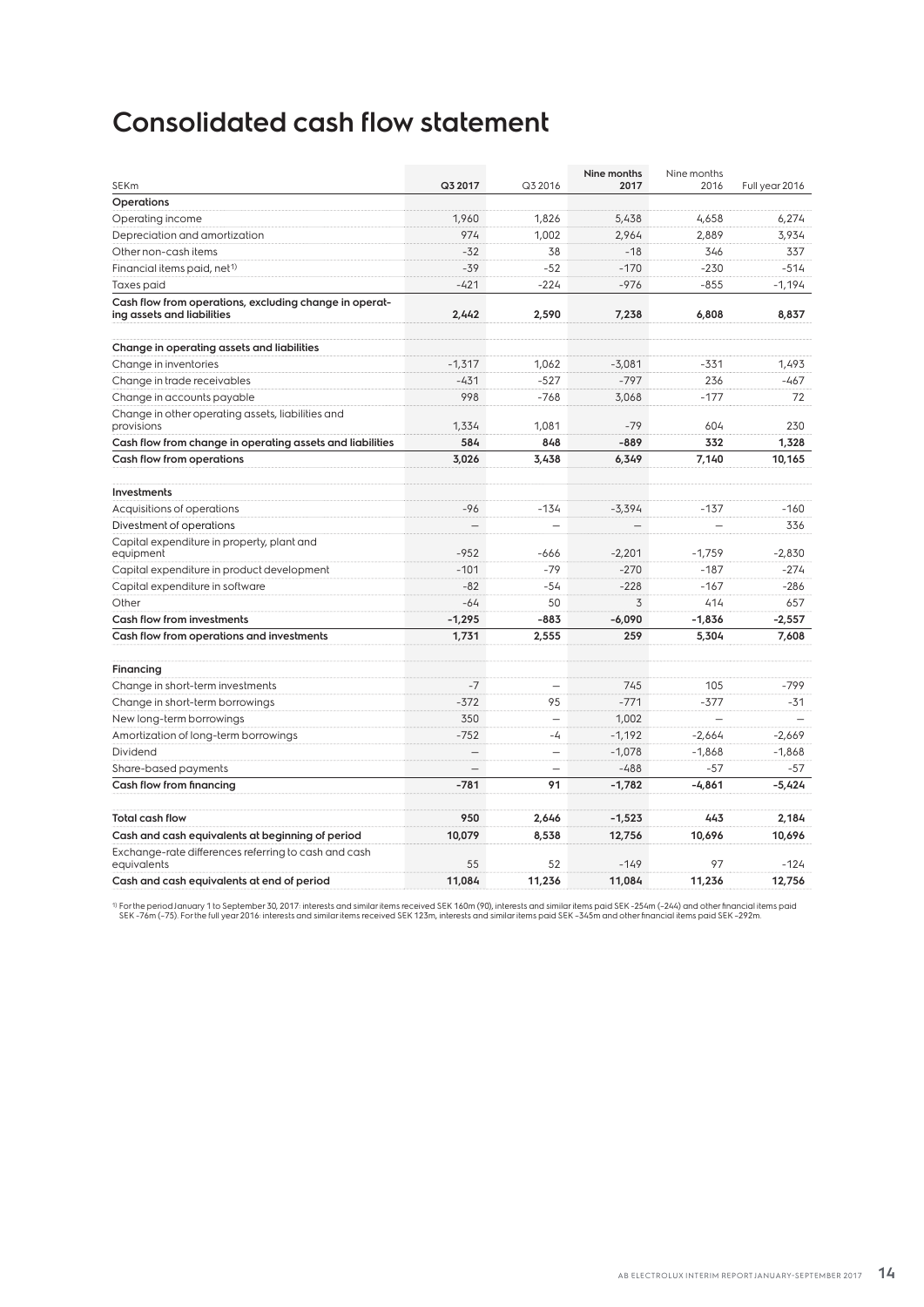### **Key ratios**

| SEKm unless otherwise stated                                              | Q3 2017 | Q3 2016 | Nine months<br>2017 | Nine months<br>2016 | Full year 2016 |
|---------------------------------------------------------------------------|---------|---------|---------------------|---------------------|----------------|
| Net sales                                                                 | 29,309  | 30,852  | 89,694              | 88,949              | 121,093        |
| Organic growth, %                                                         | $-3.2$  | $-1.6$  | $-2.0$              | $-0.4$              | $-1.1$         |
| Operating income                                                          | 1,960   | 1,826   | 5,438               | 4,658               | 6,274          |
| Margin, %                                                                 | 6.7     | 5.9     | 6.1                 | 5.2                 | 5.2            |
| Income after financial items                                              | 1,874   | 1,725   | 5,061               | 4,336               | 5,581          |
| Income for the period                                                     | 1,424   | 1,267   | 3,815               | 3,221               | 4,493          |
| Capital expenditure, property, plant and equipment                        | $-952$  | $-666$  | $-2,201$            | $-1,759$            | $-2,830$       |
| Operating cash flow after investments                                     | 2,287   | 2,965   | 4,799               | 6,526               | 9,140          |
| Earnings per share, SEK <sup>1)</sup>                                     | 4.96    | 4.41    | 13.27               | 11.21               | 15.64          |
| Equity per share, SEK                                                     | 63.90   | 54.78   | 63.90               | 54.78               | 61.72          |
| Capital-turnover rate, times/year                                         |         |         | 5.8                 | 5.5                 | 5.8            |
| Return on net assets, %                                                   |         |         | 35.0                | 28.7                | 29.9           |
| Return on equity, %                                                       |         |         | 29.0                | 29.3                | 29.4           |
| Net debt                                                                  | 913     | 4,846   | 913                 | 4,846               | 360            |
| Net debt/equity ratio                                                     | 0.05    | 0.31    | 0.05                | 0.31                | 0.02           |
| Average number of shares excluding shares owned by<br>Electrolux, million | 287.4   | 287.4   | 287.4               | 287.4               | 287.4          |
| Average number of employees                                               | 56,186  | 55,290  | 55,097              | 55,605              | 55,400         |

1) Basic, based on average number of shares excluding shares held by Electrolux.

For definitions, see page 25.

### **Shares**

| Number of shares                          | A-shares  | B-shares    | Shares, total | Shares held<br>by Electrolux | Shares held<br>by other<br>shareholders |
|-------------------------------------------|-----------|-------------|---------------|------------------------------|-----------------------------------------|
| Number of shares as of January 1, 2017    | 8.192.539 | 300.727.769 | 308,920,308   | 21,522,858                   | 287,397,450                             |
| Number of shares as of September 30, 2017 | 8.192.539 | 300.727.769 | 308,920,308   | 21.522.858                   | 287.397.450                             |
| As % of total number of shares            |           |             |               | 7.0%                         |                                         |

## **Exchange rates**

| SEK           |        | Sep. 30, 2017         |        | Sep. 30, 2016         | Dec. 31, 2016 |                       |  |
|---------------|--------|-----------------------|--------|-----------------------|---------------|-----------------------|--|
| Exchange rate |        | Average End of period |        | Average End of period |               | Average End of period |  |
| ARS           | 0.5301 | 0.4719                | 0.5812 | 0.5648                | 0.5813        | 0.5717                |  |
| <b>AUD</b>    | 6.57   | 6.40                  | 6.25   | 6.56                  | 6.36          | 6.54                  |  |
| BRL           | 2.70   | 2.58                  | 2.39   | 2.66                  | 2.48          | 2.78                  |  |
| CAD           | 6.58   | 6.57                  | 6.37   | 6.55                  | 6.46          | 6.73                  |  |
| <b>CHF</b>    | 8.74   | 8.42                  | 8.57   | 8.85                  | 8.67          | 8.90                  |  |
| <b>CLP</b>    | 0.0131 | 0.0128                | 0.0124 | 0.0131                | 0.0127        | 0.0135                |  |
| <b>CNY</b>    | 1.26   | 1.23                  | 1.28   | 1.29                  | 1.29          | 1.31                  |  |
| <b>EUR</b>    | 9.58   | 9.65                  | 9.37   | 9.62                  | 9.45          | 9.55                  |  |
| GBP           | 10.99  | 10.94                 | 11.73  | 11.17                 | 11.60         | 11.16                 |  |
| <b>HUF</b>    | 0.0310 | 0.0311                | 0.0300 | 0.0311                | 0.0303        | 0.0308                |  |
| <b>MXN</b>    | 0.4545 | 0.4496                | 0.4626 | 0.4426                | 0.4605        | 0.4388                |  |
| <b>RUB</b>    | 0.1473 | 0.1414                | 0.1241 | 0.1364                | 0.1288        | 0.1486                |  |
| THB           | 0.2512 | 0.2453                | 0.2392 | 0.2486                | 0.2431        | 0.2532                |  |
| <b>USD</b>    | 8.61   | 8.17                  | 8.43   | 8.62                  | 8.58          | 9.06                  |  |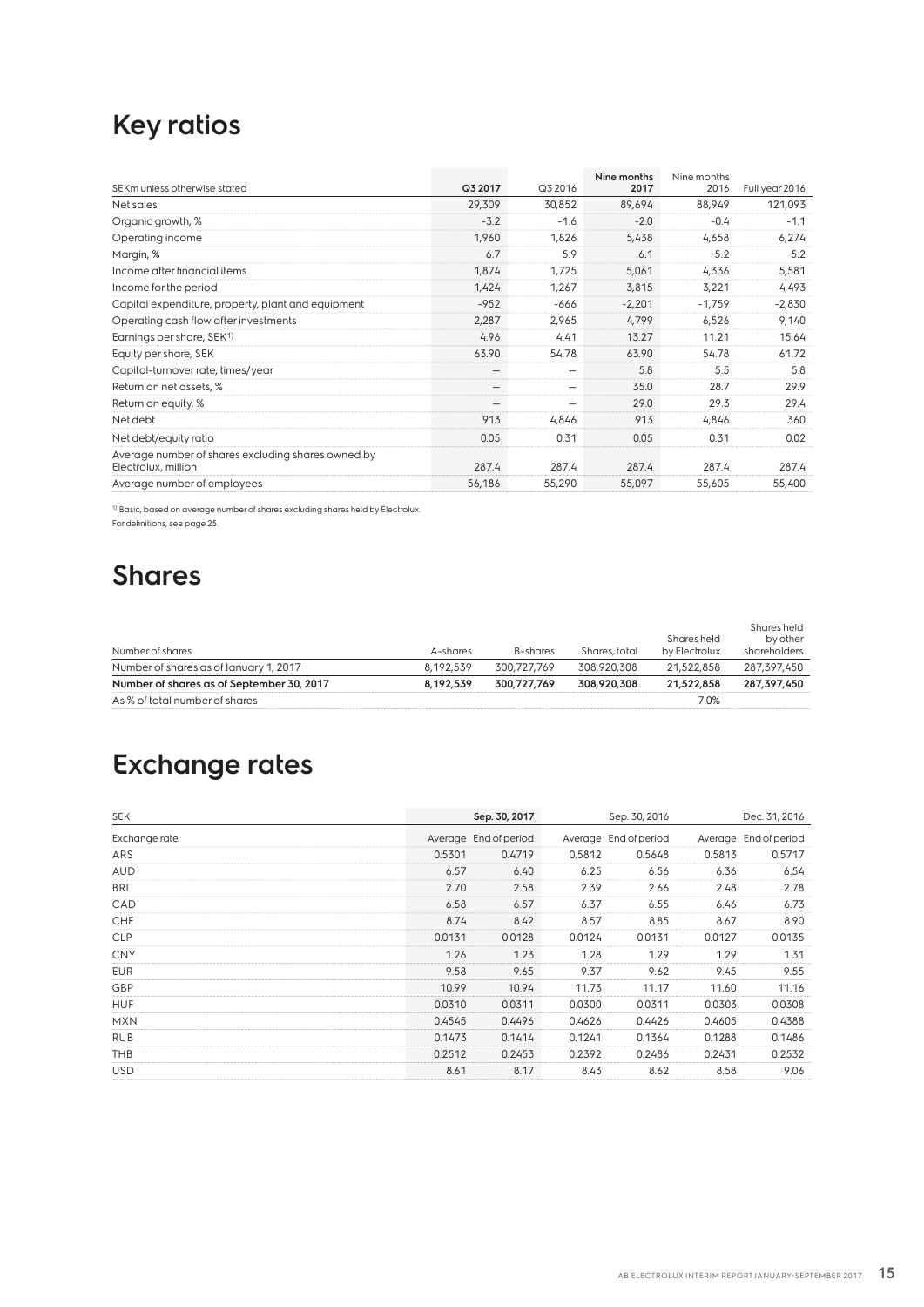### **Net sales by business area**

|                                                 |         |         | Nine months | Nine months |                |
|-------------------------------------------------|---------|---------|-------------|-------------|----------------|
| <b>SEKm</b>                                     | Q3 2017 | Q3 2016 | 2017        | 2016        | Full year 2016 |
| Major Appliances Europe, Middle East and Africa | 9.422   | 9.579   | 27,610      | 27.477      | 37,844         |
| Major Appliances North America                  | 9.544   | 11.189  | 31.093      | 32,576      | 43,402         |
| Major Appliances Latin America                  | 4.132   | 3.968   | 12,290      | 11,270      | 15,419         |
| Major Appliances Asia/Pacific                   | 2.415   | 2.515   | 7.501       | 6.944       | 9,380          |
| Home Care & SDA                                 | 1.898   | 1.960   | 5.562       | 5.745       | 8.183          |
| <b>Professional Products</b>                    | 1.897   | 1.641   | 5.638       | 4.937       | 6,865          |
| Total                                           | 29,309  | 30.852  | 89.694      | 88.949      | 121.093        |

### **Change in net sales by business area**

| Year-over-year, %                               | Q3 2017 | Q3 2017<br>In local currencies | Nine months 2017 | Nine months 2017<br>in local currencies |
|-------------------------------------------------|---------|--------------------------------|------------------|-----------------------------------------|
| Major Appliances Europe, Middle East and Africa | $-1.6$  | 1.4                            | 0.5              |                                         |
| Major Appliances North America                  | $-147$  | $-108$                         | -46              | $-6.6$                                  |
| Major Appliances Latin America                  | 4.1     | 7.4                            | 9.1              | 07                                      |
| Major Appliances Asia/Pacific                   | $-40$   | $-11$                          | 8.0              | 5.1                                     |
| Home Care & SDA                                 | $-3.1$  | $-11$                          | $-32$            | $-5.7$                                  |
| <b>Professional Products</b>                    | 15.6    | 17.9                           | 142              | 13.4                                    |
| Total change                                    | $-5.0$  | $-1.8$                         | 0.8              | $-1.2$                                  |

### **Operating income by business area**

| SEKm                                            | Q3 2017 | Q3 2016 | Nine months<br>2017 | Nine months<br>2016 | Full year 2016 |
|-------------------------------------------------|---------|---------|---------------------|---------------------|----------------|
| Major Appliances Europe, Middle East and Africa | 749     | 680     | 1,882               | 1,800               | 2,546          |
| Margin, %                                       | 7.9     | 7.1     | 6.8                 | 6.6                 | 6.7            |
| Major Appliances North America                  | 719     | 824     | 2,310               | 2,061               | 2,671          |
| Margin, %                                       | 7.5     | 7.4     | 7.4                 | 6.3                 | 6.2            |
| Major Appliances Latin America                  | 77      | 19      | 207                 | 119                 | -68            |
| Margin, %                                       | 1.9     | 0.5     | 1.7                 | 1.1                 | $-0.4$         |
| Major Appliances Asia/Pacific                   | 214     | 208     | 535                 | 453                 | 626            |
| Margin, %                                       | 8.9     | 8.3     | 7.1                 | 6.5                 | 6.7            |
| Home Care & SDA                                 | 80      | 34      | 227                 | 84                  | 238            |
| Margin, %                                       | 4.2     | 1.7     | 4.1                 | 1.5                 | 2.9            |
| <b>Professional Products</b>                    | 272     | 234     | 779                 | 661                 | 954            |
| Margin, %                                       | 14.3    | 14.3    | 13.8                | 13.4                | 13.9           |
| Common Group costs, etc.                        | $-150$  | $-173$  | $-503$              | $-520$              | -693           |
| Operating income                                | 1,960   | 1,826   | 5,438               | 4,658               | 6,274          |
| Margin, %                                       | 6.7     | 5.9     | 6.1                 | 5.2                 | 5.2            |

### **Change in operating income by business area**

| Year-over-year, %                               | Q3 2017 | Q3 2017<br>in local currencies | Nine months 2017 | Nine months 2017<br>in local currencies |
|-------------------------------------------------|---------|--------------------------------|------------------|-----------------------------------------|
| Major Appliances Europe, Middle East and Africa | 10.1    | 13.4                           | 4.6              | 3.3                                     |
| Major Appliances North America                  | $-127$  | $-91$                          | 121              | 10.0                                    |
| Major Appliances Latin America                  | 303.0   | 595.3                          | 74.0             | 75.3                                    |
| Major Appliances Asia/Pacific                   | 2.9     | 2.7                            | 18.1             | 12.8                                    |
| Home Care & SDA                                 | 134.7   | 1339                           | 1702             | 163.5                                   |
| <b>Professional Products</b>                    | 16.1    | 17.4                           | 17.8             | 16.8                                    |
| Total change                                    | 7.3     | 10.6                           | 16.7             | 15.0                                    |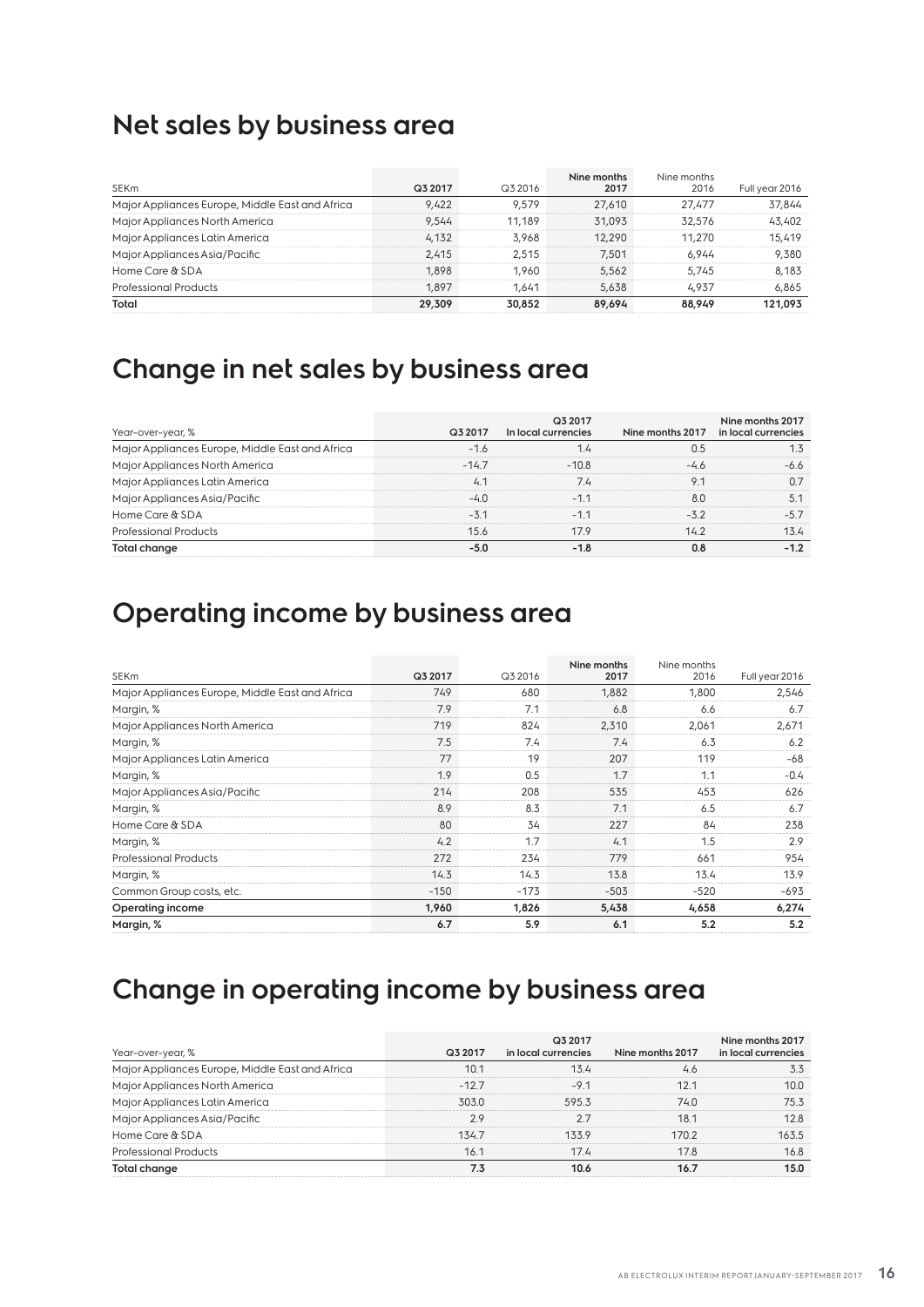## **Working capital and net assets**

|                                                                     |           | $%$ of     |           | % of       | $%$ of    |            |  |
|---------------------------------------------------------------------|-----------|------------|-----------|------------|-----------|------------|--|
|                                                                     | Sep. 30,  | annualized | Sep. 30,  | annualized | Dec. 31,  | annualized |  |
| <b>SEKm</b>                                                         | 2017      | net sales  | 2016      | net sales  | 2016      | net sales  |  |
| Inventories                                                         | 16,148    | 13.7       | 15,279    | 12.3       | 13,418    | 10.5       |  |
| Trade receivables                                                   | 19,678    | 16.8       | 18,452    | 14.8       | 19,408    | 15.2       |  |
| Accounts payable                                                    | $-30,494$ | $-26.0$    | $-27,702$ | $-22.3$    | $-28,283$ | $-22.2$    |  |
| Provisions                                                          | $-8,181$  |            | $-8,128$  |            | $-8.044$  |            |  |
| Prepaid and accrued income and expenses                             | $-10,573$ |            | $-10,658$ |            | $-10,732$ |            |  |
| Taxes and other assets and liabilities                              | $-765$    |            | $-427$    |            | -733      |            |  |
| Working capital                                                     | $-14,187$ | $-12.1$    | $-13,184$ | $-10.6$    | $-14,966$ | $-11.7$    |  |
| Property, plant and equipment                                       | 18,152    |            | 18,666    |            | 18,725    |            |  |
| Goodwill                                                            | 7,447     |            | 5,345     |            | 4,742     |            |  |
| Other non-current assets                                            | 4,410     |            | 4,201     |            | 4,009     |            |  |
| Deferred tax assets and liabilities                                 | 4,535     |            | 5,562     |            | 5,588     |            |  |
| Net assets                                                          | 20,357    | 17.3       | 20,590    | 16.6       | 18,098    | 14.2       |  |
| Annualized net sales, calculated at end of<br>period exchange rates | 117,460   |            | 124,343   |            | 127,490   |            |  |
|                                                                     |           |            |           |            |           |            |  |
| Average net assets                                                  | 20,693    | 17.3       | 21,672    | 18.3       | 20,957    | 17.3       |  |
| Annualized net sales, calculated at average<br>exchange rates       | 119,589   |            | 118,596   |            | 121,093   |            |  |
|                                                                     |           |            |           |            |           |            |  |

## **Net assets by business area**

|                                                    |                          | <b>Equity and liabilities</b><br>Assets |                   |                  |                  | Net assets       |                          |                  |                  |
|----------------------------------------------------|--------------------------|-----------------------------------------|-------------------|------------------|------------------|------------------|--------------------------|------------------|------------------|
| <b>SEKm</b>                                        | Sep. 30,<br>2017         | Sep. 30,<br>2016                        | Dec. 31,<br>2016  | Sep. 30,<br>2017 | Sep. 30,<br>2016 | Dec. 31,<br>2016 | Sep. 30,<br>2017         | Sep. 30,<br>2016 | Dec. 31,<br>2016 |
| Major Appliances Europe, Middle<br>East and Africa | 24,526                   | 22,814                                  | 21,573            | 20,572           | 19,751           | 20,713           | 3,954                    | 3,063            | 860              |
| Major Appliances North America                     | 15,469                   | 15,650                                  | 15,163            | 13,618           | 13,350           | 12,463           | 1,851                    | 2,300            | 2,700            |
| Major Appliances Latin America                     | 13,439                   | 12,348                                  | 12,364            | 7,958            | 6,077            | 6,148            | 5,481                    | 6,271            | 6,216            |
| Major Appliances Asia/Pacific                      | 5,956                    | 5,730                                   | 5,688             | 4,190            | 3,852            | 3,846            | 1,766                    | 1,878            | 1,842            |
| Home Care & SDA                                    | 5,349                    | 4,517                                   | 4,181             | 3,483            | 2,990            | 3,385            | 1,866                    | 1,527            | 796              |
| <b>Professional Products</b>                       | 4,353                    | 3,334                                   | 3,399             | 2,594            | 2,472            | 2,556            | 1,759                    | 862              | 843              |
| Other <sup>1</sup>                                 | 7.911                    | 8,890                                   | 9,124             | 4.231            | 4,201            | 4.283            | 3.680                    | 4,689            | 4,841            |
| Total operating assets and liabilities             | 77,003                   | 73,283                                  | 71,492            | 56,646           | 52,693           | 53,394           | 20,357                   | 20,590           | 18,098           |
| Liquid funds                                       | 11,671                   | 11,634                                  | 14,011            |                  |                  |                  |                          |                  |                  |
| Total borrowings                                   | $\overline{\phantom{a}}$ |                                         | $\qquad \qquad -$ | 9,820            | 10,163           | 10,202           | $\overline{\phantom{0}}$ |                  |                  |
| Pension assets and liabilities                     | 332                      | 307                                     | 345               | 3.096            | 6.624            | 4.514            | $\overline{\phantom{0}}$ |                  |                  |
| Dividend payable                                   |                          |                                         |                   | 1,078            |                  |                  |                          |                  |                  |
| Equity                                             |                          |                                         |                   | 18,366           | 15,744           | 17,738           | —                        |                  |                  |
| Total                                              | 89,006                   | 85,224                                  | 85,848            | 89,006           | 85,224           | 85,848           |                          |                  |                  |

1) Includes common functions and tax items.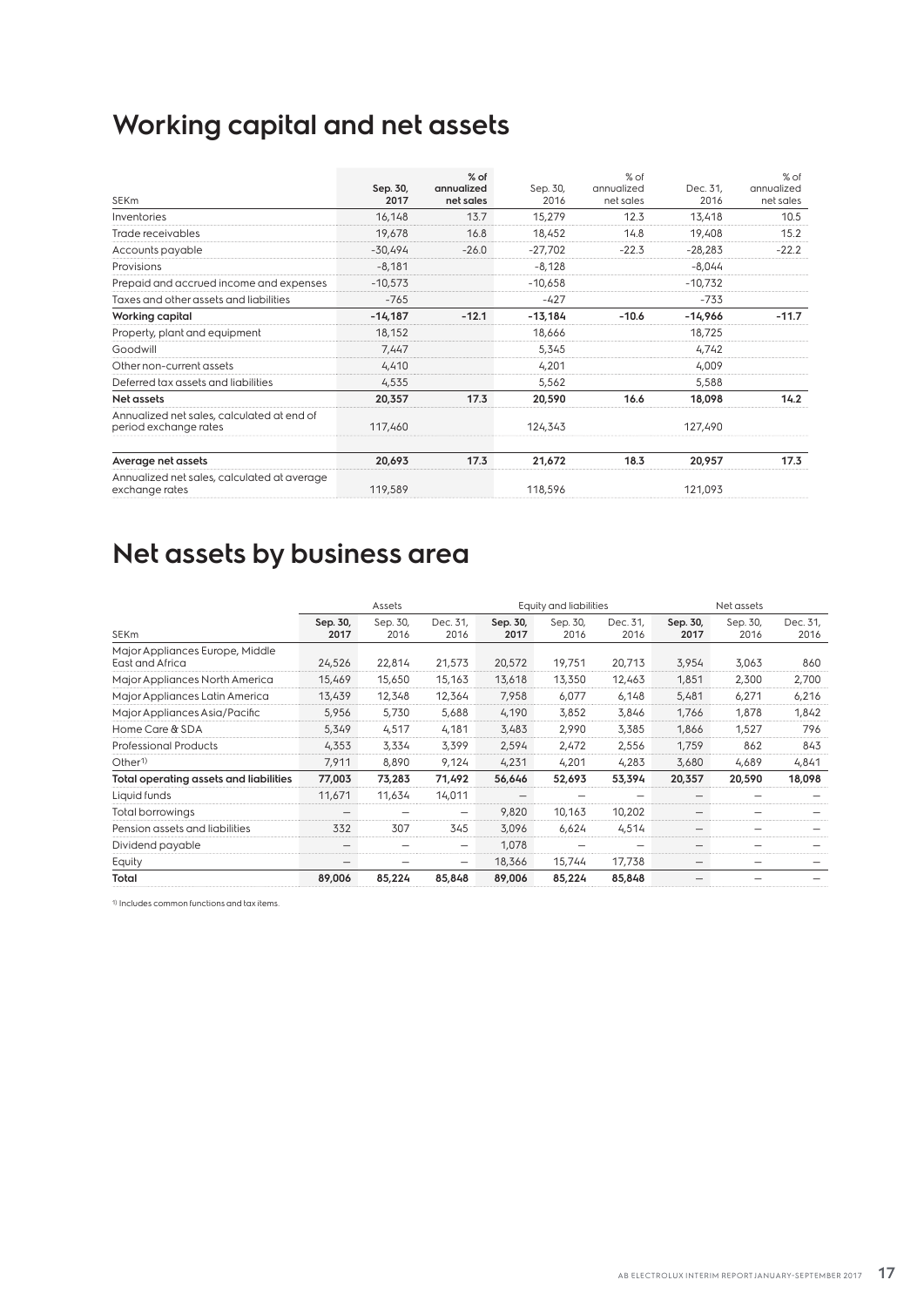## **Net sales and income per quarter**

| <b>SEKm</b>                                                                    | Q1 2017 | Q2 2017 | Q3 2017 | Q4 2017 | Full year<br>2017 | Q1 2016 | Q2 2016 | Q3 2016 | Q4 2016 | Full year<br>2016 |
|--------------------------------------------------------------------------------|---------|---------|---------|---------|-------------------|---------|---------|---------|---------|-------------------|
| Net sales                                                                      | 28,883  | 31,502  | 29,309  |         |                   | 28.114  | 29,983  | 30,852  | 32,144  | 121,093           |
| Operating income                                                               | 1.536   | 1.942   | 1.960   |         |                   | 1.268   | 1.564   | 1.826   | 1.616   | 6,274             |
| Margin, %                                                                      | 5.3     | 6.2     | 6.7     |         |                   | 4.5     | 5.2     | 5.9     | 5.0     | 5.2               |
| Income after financial items                                                   | 1.434   | 1.753   | 1.874   |         |                   | 1.163   | 1.448   | 1.725   | 1.245   | 5,581             |
| Income for the period                                                          | 1.083   | 1,308   | 1.424   |         |                   | 875     | 1.079   | 1.267   | 1.272   | 4,493             |
| Earnings per share, SEK <sup>1)</sup>                                          | 3.77    | 4.55    | 4.96    |         |                   | 3.04    | 3.75    | 4.41    | 4.43    | 15.64             |
| Number of shares excluding shares<br>owned by Electrolux, million              | 287.4   | 287.4   | 287.4   |         |                   | 287.4   | 287.4   | 287.4   | 287.4   | 287.4             |
| Average number of shares exclud-<br>ing shares owned by Electrolux,<br>million | 287.4   | 287.4   | 287.4   |         |                   | 287.4   | 287.4   | 287.4   | 287.4   | 287.4             |

1) Basic, based on average number of shares excluding shares held by Electrolux.

## **Net sales and operating income by business area**

| SEKm                                                      | Q1 2017 | Q2 2017 | Q3 2017 | Q4 2017 | Full year<br>2017 | Q1 2016 | Q2 2016 | Q3 2016 | Q4 2016 | Full year<br>2016 |
|-----------------------------------------------------------|---------|---------|---------|---------|-------------------|---------|---------|---------|---------|-------------------|
| Major Appliances Europe, Middle<br><b>East and Africa</b> |         |         |         |         |                   |         |         |         |         |                   |
| Net sales                                                 | 8,830   | 9,356   | 9,422   |         |                   | 9,001   | 8,897   | 9,579   | 10,367  | 37,844            |
| Operating income                                          | 558     | 576     | 749     |         |                   | 553     | 567     | 680     | 746     | 2,546             |
| Margin, %                                                 | 6.3     | 6.2     | 7.9     |         |                   | 6.1     | 6.4     | 7.1     | 7.2     | 6.7               |
| Major Appliances North America                            |         |         |         |         |                   |         |         |         |         |                   |
| Net sales                                                 | 9,850   | 11,699  | 9,544   |         |                   | 9,937   | 11,450  | 11,189  | 10,826  | 43,402            |
| Operating income                                          | 605     | 987     | 719     |         |                   | 495     | 742     | 824     | 610     | 2,671             |
| Margin, %                                                 | 6.1     | 8.4     | 7.5     |         |                   | 5.0     | 6.5     | 7.4     | 5.6     | 6.2               |
| Major Appliances Latin America                            |         |         |         |         |                   |         |         |         |         |                   |
| Net sales                                                 | 4,301   | 3,857   | 4,132   |         |                   | 3,643   | 3,659   | 3,968   | 4,149   | 15,419            |
| Operating income                                          | 101     | 29      | 77      |         |                   | 31      | 69      | 19      | $-187$  | -68               |
| Margin, %                                                 | 2.4     | 0.8     | 1.9     |         |                   | 0.9     | 1.9     | 0.5     | $-4.5$  | $-0.4$            |
| Major Appliances Asia/Pacific                             |         |         |         |         |                   |         |         |         |         |                   |
| Net sales                                                 | 2,374   | 2,713   | 2,415   |         |                   | 2,022   | 2,407   | 2,515   | 2,436   | 9,380             |
| Operating income                                          | 112     | 209     | 214     |         |                   | 95      | 150     | 208     | 173     | 626               |
| Margin, %                                                 | 4.7     | 7.7     | 8.9     |         |                   | 4.7     | 6.2     | 8.3     | 7.1     | 6.7               |
| Home Care & SDA                                           |         |         |         |         |                   |         |         |         |         |                   |
| Net sales                                                 | 1,786   | 1,878   | 1.898   |         |                   | 1,927   | 1,858   | 1,960   | 2,438   | 8,183             |
| Operating income                                          | 70      | 77      | 80      |         |                   | 44      | 6       | 34      | 154     | 238               |
| Margin, %                                                 | 3.9     | 4.1     | 4.2     |         |                   | 2.3     | 0.3     | 1.7     | 6.3     | 2.9               |
| <b>Professional Products</b>                              |         |         |         |         |                   |         |         |         |         |                   |
| Net sales                                                 | 1,742   | 1,999   | 1,897   |         |                   | 1,584   | 1,712   | 1,641   | 1,928   | 6,865             |
| Operating income                                          | 249     | 258     | 272     |         |                   | 205     | 222     | 234     | 293     | 954               |
| Margin, %                                                 | 14.3    | 12.9    | 14.3    |         |                   | 12.9    | 13.0    | 14.3    | 15.2    | 13.9              |
| Other                                                     |         |         |         |         |                   |         |         |         |         |                   |
| Common Group costs, etc.                                  | $-159$  | $-194$  | $-150$  |         |                   | $-155$  | $-192$  | $-173$  | $-173$  | $-693$            |
| <b>Total Group</b>                                        |         |         |         |         |                   |         |         |         |         |                   |
| Net sales                                                 | 28,883  | 31,502  | 29,309  |         |                   | 28,114  | 29,983  | 30,852  | 32,144  | 121,093           |
| Operating income                                          | 1,536   | 1,942   | 1,960   |         |                   | 1,268   | 1,564   | 1,826   | 1,616   | 6,274             |
| Margin, %                                                 | 5.3     | 6.2     | 6.7     |         |                   | 4.5     | 5.2     | 5.9     | 5.0     | 5.2               |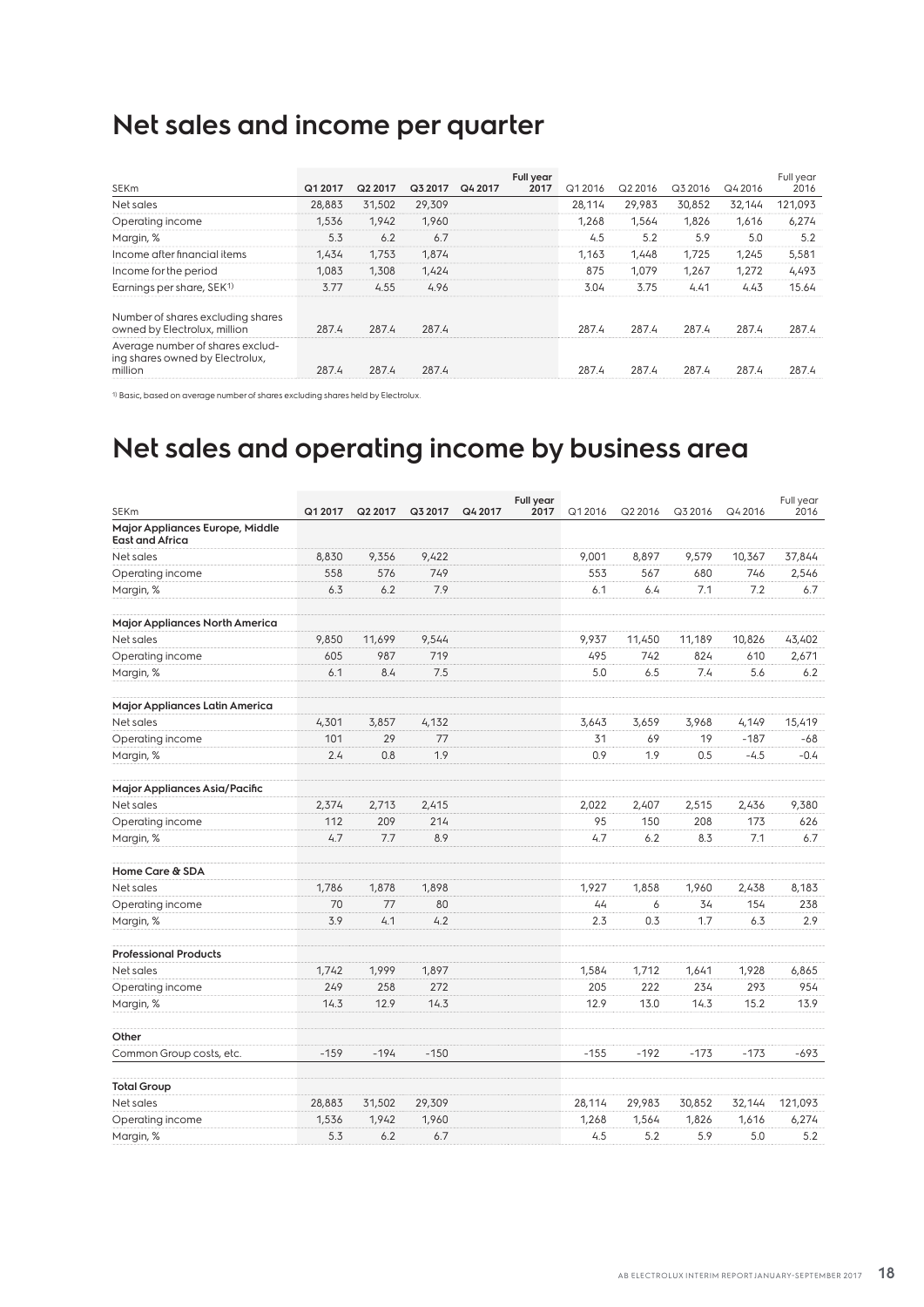## **Parent Company income statement**

| <b>SEKm</b>                  | Q3 2017  | Q3 2016                  | Nine month<br>2017       | Nine month<br>2016 | Full year 2016 |
|------------------------------|----------|--------------------------|--------------------------|--------------------|----------------|
| Net sales                    | 8,575    | 8,467                    | 25,270                   | 24,414             | 33,954         |
| Cost of goods sold           | $-7,283$ | $-7,143$                 | $-21,449$                | $-20,198$          | $-27,939$      |
| Gross operating income       | 1,292    | 1,324                    | 3,821                    | 4,216              | 6,015          |
| Selling expenses             | $-705$   | $-1,050$                 | $-2,138$                 | $-2,783$           | $-3,763$       |
| Administrative expenses      | $-531$   | $-488$                   | $-1,526$                 | $-1,194$           | $-1,711$       |
| Other operating income       |          | $\overline{\phantom{0}}$ | $\overline{\phantom{a}}$ | 1                  |                |
| Other operating expenses     |          | $-2$                     |                          | $-2$               | $-2,379$       |
| Operating income             | 56       | $-216$                   | 157                      | 238                | $-1,838$       |
| Financial income             | 2,925    | 703                      | 5,218                    | 2,417              | 4,037          |
| <b>Financial expenses</b>    | $-192$   | $-28$                    | $-735$                   | $-31$              | -86            |
| Financial items, net         | 2,733    | 675                      | 4,483                    | 2,386              | 3,951          |
| Income after financial items | 2,789    | 459                      | 4,640                    | 2,624              | 2,113          |
| Appropriations               | 62       | 58                       | 171                      | 181                | 3,298          |
| Income before taxes          | 2,851    | 517                      | 4,811                    | 2,805              | 5,411          |
| Taxes                        | $-60$    | $-1$                     | $-140$                   | $-253$             | $-1,027$       |
| Income for the period        | 2,791    | 516                      | 4,671                    | 2,552              | 4,384          |

## **Parent Company balance sheet**

| SEKm                          | Sep. 30, 2017 | Sep. 30, 2016 | Dec. 31 2016 |
|-------------------------------|---------------|---------------|--------------|
| Assets                        |               |               |              |
| Non-current assets            | 35,221        | 35,317        | 34,019       |
| Current assets                | 26,632        | 22,338        | 25,823       |
| <b>Total assets</b>           | 61,853        | 57,655        | 59,842       |
| <b>Equity and liabilities</b> |               |               |              |
| Restricted equity             | 4,940         | 4.704         | 4,788        |
| Non-restricted equity         | 17,539        | 13,748        | 15,582       |
| Total equity                  | 22,479        | 18,452        | 20,370       |
| Untaxed reserves              | 379           | 424           | 396          |
| Provisions                    | 1,373         | 1,391         | 1,406        |
| Non-current liabilities       | 6,499         | 7,919         | 7,561        |
| <b>Current liabilities</b>    | 31,123        | 29,469        | 30,109       |
| Total equity and liabilities  | 61,853        | 57,655        | 59,842       |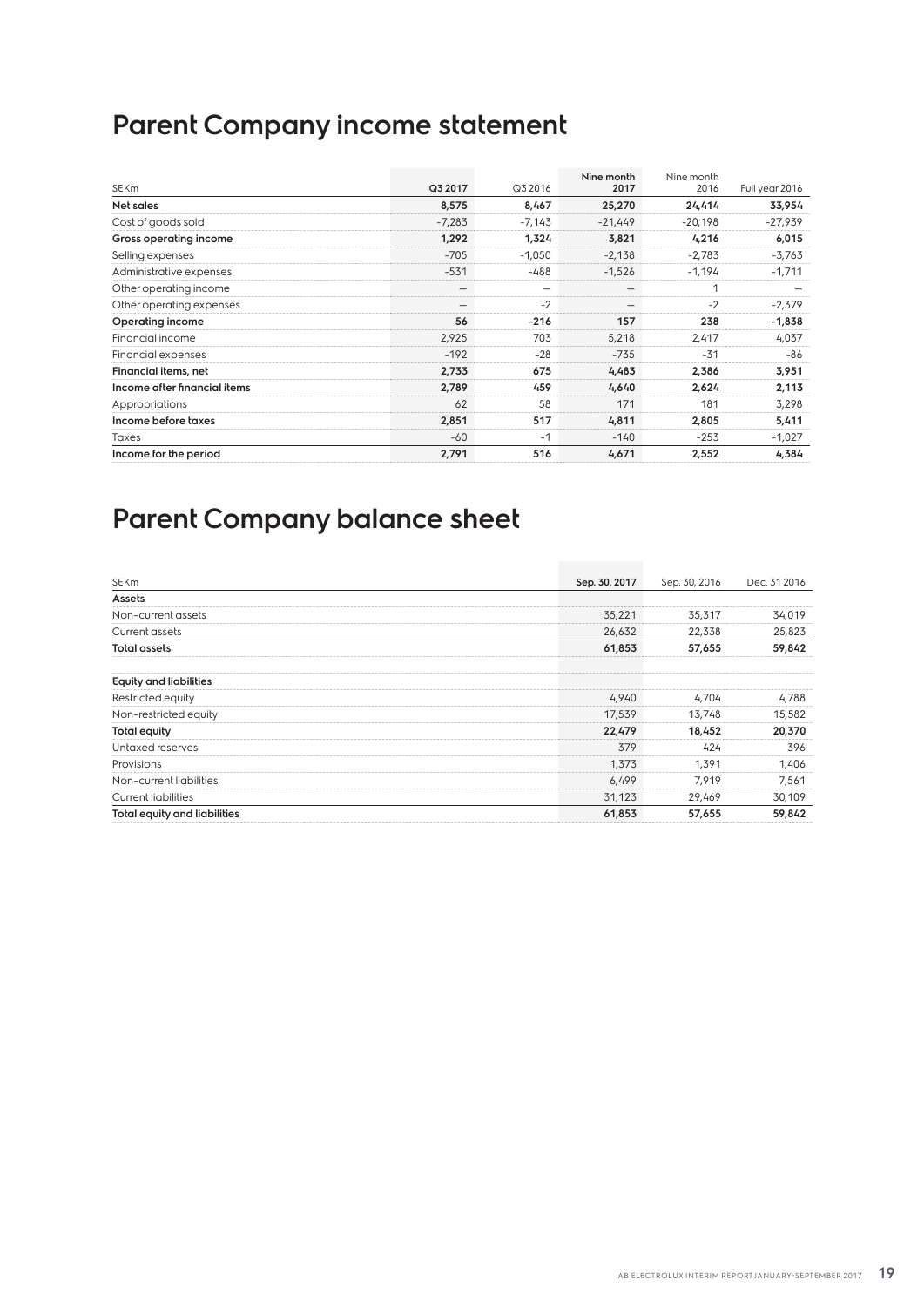### **Notes**

### **Note 1 Accounting and valuation principles**

Electrolux applies International Financial Reporting Standards (IFRS) as adopted by the European Union. This report has been prepared in accordance with IAS 34, Interim Financial Reporting, and ÅRL, the Swedish Annual Accounts Act and recommendation RFR 2, Accounting for legal entities, issued by the Swedish Financial Reporting Board. There are no changes in the Group's accounting and valuation principles compared with the accounting and valuation principles described in Note 1 of the 2016 Annual Report.

**Preparations for new accounting standards** Electrolux preparatory work related to new accounting standards to be applied after 2017 has during the first nine months of 2017 involved IFRS 9 Financial Instruments, IFRS 15 Revenue from Contracts with Customers and IFRS 16 Leases. The following information should be considered in addition to the information provided under "New or amended accounting standards to be applied after 2016" on page 104 in the annual report 2016.

IFRS 9 Financial Instruments. Electrolux has created a new model for calculating bad debt provisions related to trade receivables. The new model is based on expected losses instead of incurred losses. Electrolux will use the simplified approach for trade receivables, i.e. the provision will equal the lifetime expected loss. Calculations done show a non-material increase in the bad debt provision for the Group.

IFRS 15 Revenue from Contracts with Customers. The identified effects from reclassification between net sales and operating cost lines (reducing net sales) as well as from changes in the timing of revenue recognition, related to the delivery of finished products and sale of service contracts, have been assessed as not material for the Group.

### **Note 2 Fair values and carrying amounts of financial assets and liabilities**

|                                                             | Sep. 30, 2017 |                    | Sep. 30, 2016 |                    | Dec. 31, 2016 |                    |
|-------------------------------------------------------------|---------------|--------------------|---------------|--------------------|---------------|--------------------|
| <b>SEKm</b>                                                 | Fair value    | Carrying<br>amount | Fairvalue     | Carrying<br>amount | Fair value    | Carrying<br>amount |
| Per category                                                |               |                    |               |                    |               |                    |
| Financial assets at fair value through profit and loss      | 4.727         | 4.727              | 4,863         | 4,863              | 6.640         | 6.640              |
| Available for sale                                          | 19            | 19                 | 119           | 119                | 123           | 123                |
| Loans and receivables                                       | 22,261        | 22.261             | 19,954        | 19,954             | 20.777        | 20,777             |
| Cash                                                        | 4,290         | 4,290              | 5.177         | 5.177              | 5,920         | 5,920              |
| <b>Total financial assets</b>                               | 31.297        | 31.297             | 30.113        | 30.113             | 33,460        | 33,460             |
| Financial liabilities at fair value through profit and loss | 63            | 63                 | 78            | 78                 | 432           | 432                |
| Financial liabilities measured at amortized cost            | 40,230        | 40.127             | 37,476        | 37,337             | 37.927        | 37,808             |
| <b>Total financial liabilities</b>                          | 40.293        | 40.190             | 37.554        | 37.415             | 38.359        | 38,240             |

The Group strives for arranging master-netting agreements (ISDA) with the counterparts for derivative transactions and has established such agreements with the majority of the counterparties, i.e., if a counterparty will default, assets and liabilities will be netted. Derivatives are presented gross in the balance sheet.

### **Fair value estimation**

Valuation of financial instruments at fair value is done at the most accurate market prices available. Instruments which are quoted on the market, e.g., the major bond and interest-rate future markets, are all marked-to-market with the current price. The foreign-exchange spot rate is used to convert the value into SEK. For instruments where no reliable price is available on the market, cash-flows are discounted using the deposit/swap curve of the cash flow currency. If no proper cash-flow schedule is available, e.g., as in the case with forward-rate agreements, the underlying schedule is used for valuation purposes.

To the extent option instruments are used, the valuation is based on the Black & Scholes' formula. The carrying value less impairment provision of trade receivables and payables are assumed to approximate their fair values. The fair value of financial liabilities is estimated by discounting

the future contractual cash flows at the current market-interest rate for similar financial instruments. The Group's financial assets and liabilities are measured according to the following hierarchy:

Level 1: Quoted prices in active markets for identical assets or liabilities. At September 30, 2017, the fair value for Level 1 financial assets was SEK 4,559m (4,844) and for financial liabilities SEK 0m (0).

Level 2: Inputs other than quoted prices included in Level 1 that are observable for assets or liabilities either directly or indirectly. At September 30, 2017, the fair value of Level 2 financial assets was SEK 187m (138) and financial liabilities SEK 63m (78).

Level 3: Inputs for the assets or liabilities that are not entirely based on observable market data. Electrolux has no financial assets or liabilities qualifying for Level 3.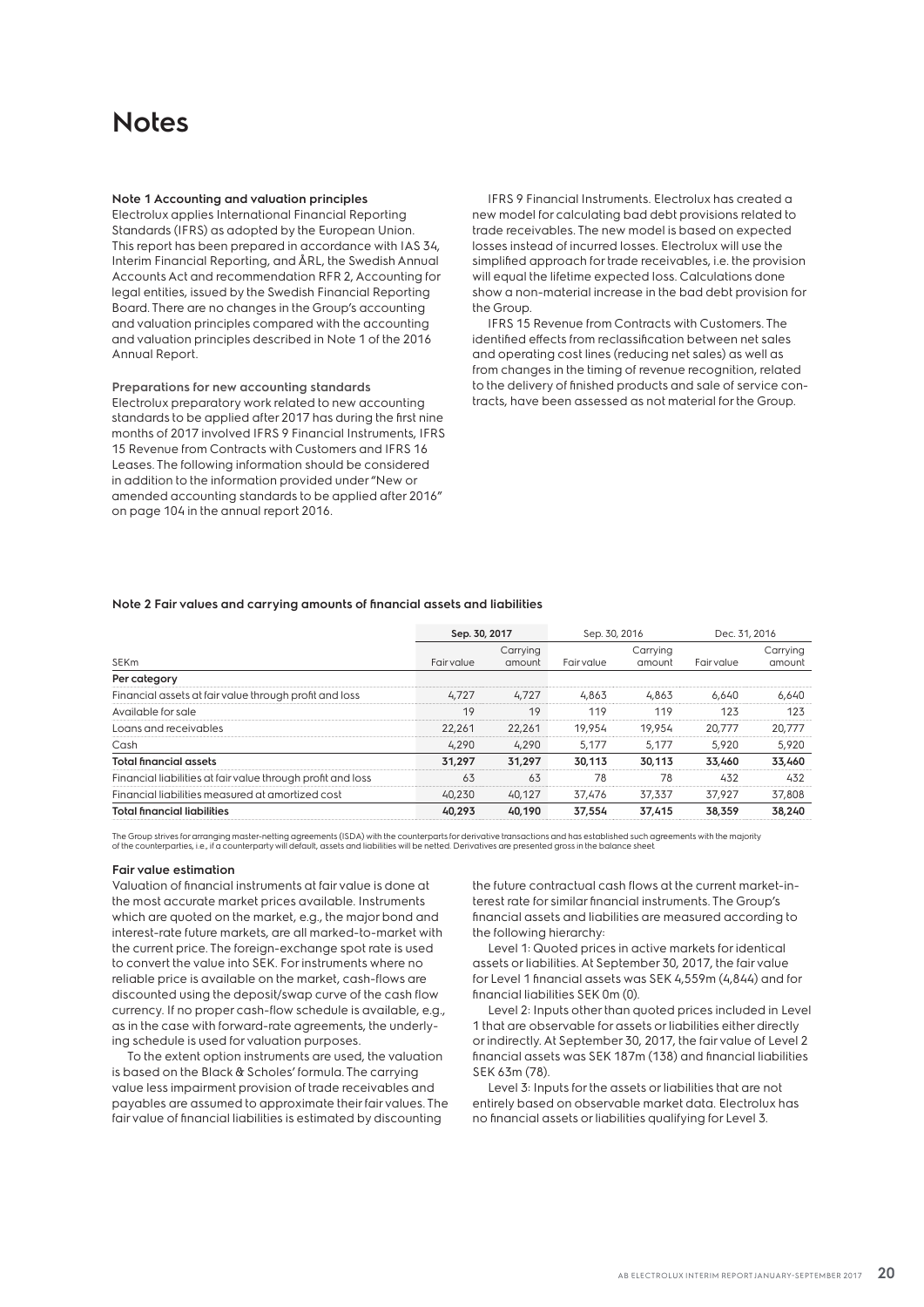### **Note 3 Pledged assets and contingent liabilities**

| Sep. 30, 2017 | Sep. 30, 2016 | Dec. 31, 2016 |
|---------------|---------------|---------------|
|               |               |               |
|               |               |               |
| 1.283         | 1.474         | 1.311         |
|               |               |               |
|               |               |               |
| 1.608         | 1621          | .611          |
|               |               |               |

### **Note 4 Divested operations**

In December 2016, Electrolux divested the North American vacuum-cleaner brand Eureka and related assets, which had a positive impact on cash flow of SEK 336m. The positive impact on operating income was SEK 107m.

#### **Note 5 Acquisitions**

The amounts presented below are based on preliminary purchase price allocations and may be subject to change.

#### **Acquisitions**

| . <sub>1</sub>                                                                            |             |       |                           |        |
|-------------------------------------------------------------------------------------------|-------------|-------|---------------------------|--------|
| SEKm                                                                                      | <b>Best</b> | Anova | Grindmaster-<br>Cecilware | Kwikot |
| Consideration:                                                                            |             |       |                           |        |
| Paid                                                                                      | 109         | 870   | 838                       | 1,632  |
| Deferred                                                                                  |             | 263   |                           | 139    |
| <b>Total consideration</b>                                                                | 109         | 1,133 | 838                       | 1,771  |
| Recognized amounts of identifiable assets acquired and liabilities assumed at fair value: |             |       |                           |        |
| Total identifiable net assets acquired                                                    | 129         | 97    | 290                       | 531    |
| Assumed net debt <sup>1)</sup>                                                            | $-20$       | $-58$ | $-149$                    | $-207$ |
| Goodwill                                                                                  | 0           | 1,094 | 697                       | 1,447  |
| Total                                                                                     | 109         | 1,133 | 838                       | 1,771  |
| Cash paid for acquisitions made during the year                                           |             |       |                           | 3,449  |
| Cash and cash equivalents in acquired operations                                          |             |       |                           | $-61$  |
| Cash paid related to hold-back and earn-out from earlier years' acquisitions              |             |       |                           | 6      |
| Total                                                                                     |             |       |                           | 3,394  |
|                                                                                           |             |       |                           |        |

1) Whereof total acquired cash and cash equivalents SEK 61m.

### **Acquisitions in the first quarter of 2017**

#### **Grindmaster-Cecilware**

On February 28, 2017, Electrolux completed the acquisition of the US based Grindmaster-Cecilware business by acquiring 100% of the business via a purchase of all shares in the parent company of the Grindmaster-Cecilware Group in a cash transaction. The acquisition broadens Electrolux offering in its food service business and will accelerate the growth of the Professional Products business area by increasing access to the U.S. market.

Grindmaster-Cecilware is a leading U.S. based manufacturer of hot, cold and frozen beverage dispensing equipment, including coffee machines. Grindmaster- Cecilware had net sales in excess of USD 65 million in 2016 and approximately 200 employees. The company is based in Louisville, Kentucky and has manufacturing facilities in Louisville and in Rayong, Thailand.

Goodwill primarily relates to the increase in market presence in North America, one of the largest global markets for professional appliances. Goodwill is not expected to be deductible for income tax purposes.

Net sales and operating income in the acquired business during the period January 1, 2017, up until the date the acquisition was completed amounted to USD 11.8m and USD 1.3m respectively, approximately SEK 106m and SEK 12m respectively.

The Grindmaster-Cecilware business is included in Electrolux consolidated accounts from March 1, 2017. For the period from the acquisition date until the end of the

reporting period the acquired business has contributed to net sales and operating income (including amortization of surplus values) by USD 39m and USD 1.4m respectively, approximately SEK 336m and SEK 12m respectively. The operations are included in business area Profes-

sional Products.

### **Kwikot Group**

In November 2016, Electrolux announced the agreement to acquire South Africa's leading water heater producer Kwikot Group (Kwikot Proprietary Limited and its affiliates). On March 1, 2017, following regulatory approval, Electrolux acquired all shares in Kwikot Pty Ltd, the parent company in the Kwikot Group, via a cash transfer. The acquisition broadens Electrolux home comfort product range and offers a strong platform for growth opportunities in Africa. The acquisition significantly strengthens Electrolux presence in South Africa.

Kwikot is based in Johannesburg where it also has production and its main warehouse. In the financial year ending June 30, 2016, Kwikot Group had sales of approximately ZAR 1.13 billion (approximately SEK 730 million), and an operating profit margin of more than 20%. The company has about 800 employees.

 Goodwill represents the value of increasing Electrolux presence in Southern Africa. Goodwill is not expected to be deductible for income tax purposes. Net sales and operating income in the acquired business during the period, January 1, 2017, up until the date the

acquisition was completed amounted to ZAR 168m and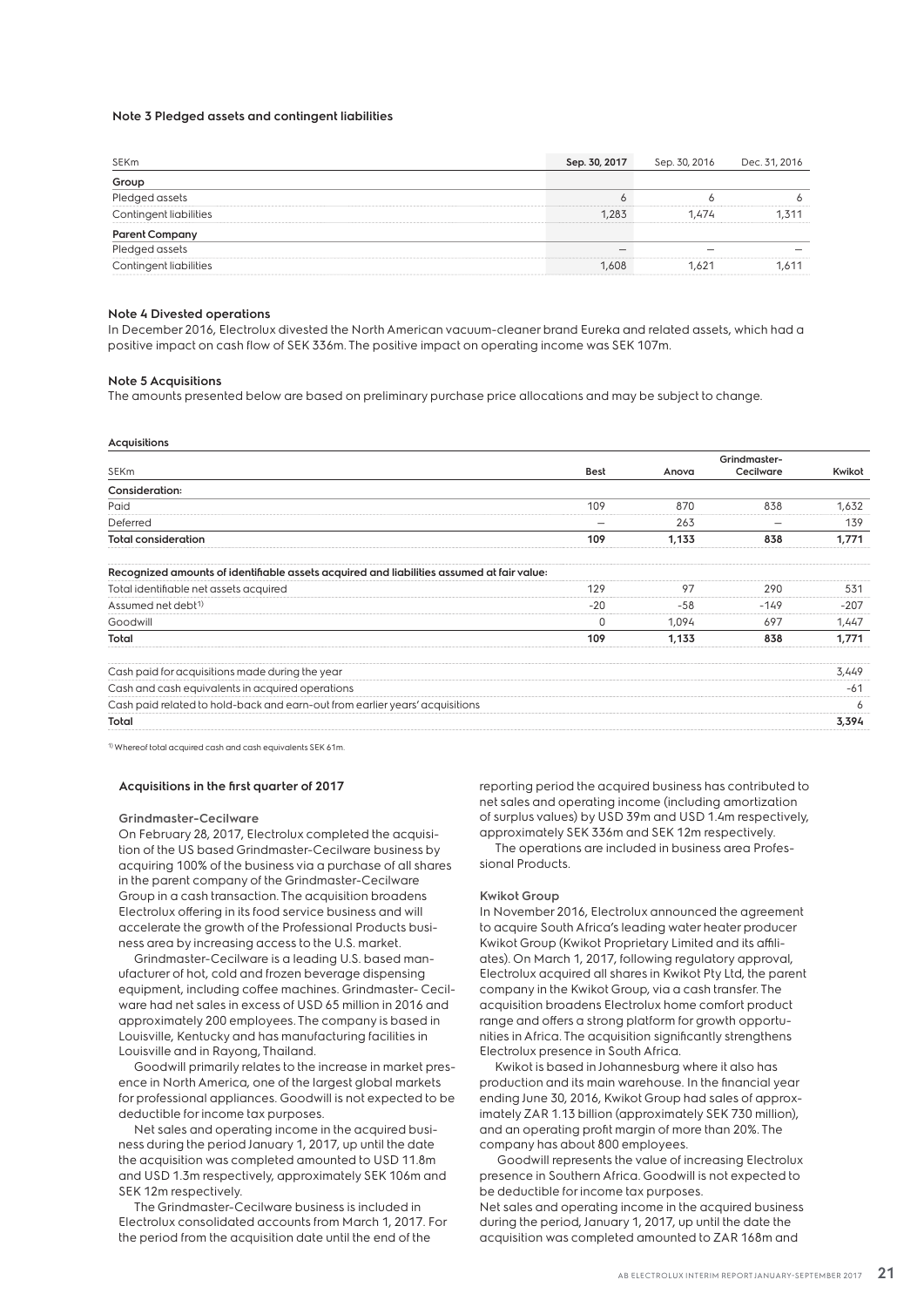ZAR 30m respectively, approximately SEK 112m and SEK 20m respectively.

The Kwikot business is included in Electrolux consolidated accounts from March 1, 2017. For the period from the acquisition date until the end of the reporting period the acquired business has contributed to net sales and operating income (including amortization of surplus values) by ZAR 663m and ZAR 81m respectively, approximately SEK 431m and SEK 53m respectively.

The operations are included in business area Major Appliances EMEA.

### **Acquisitions in the second quarter of 2017**

### **Anova**

On April 4 Electrolux completed the acquisition of the US based smart kitchen appliance company, Anova. The agreement to acquire the company was announced on February 6, 2017. Anova is a U.S. based provider of the Anova Precision Cooker, an innovative connected device for sous vide cooking that enables restaurant-quality results in the home.

The agreed up-front cash payment in the transaction amounts to USD 115m, with a potential additional amount of up to USD 135m to be paid depending on future financial performance. Part of the mentioned cash payment and contingent pay-out is in the form of remuneration to key employees connected to post-closing service.

The acquisition provides a significant opportunity for profitable growth in an emerging product category. Anova's direct-to-consumer business model and digital focus are of strong strategic interest to Electrolux.

Net sales in 2016 amounted to around USD 40m. The company has approximately 70 employees and contractors globally and is headquartered in San Francisco, California. Sales are primarily carried out online – directly to consumer and through major retailers.

Goodwill primarily relates to the expectations of profitable growth in the emerging product categories of connected appliances and to be able to utilize Anovas directto-consumer business model with a digital focus. Goodwill is not expected to be deductible for income tax purposes. Net sales and operating income in the acquired business during the period January 1, 2017, up until the date the acquisition was completed, amounted to USD 4.8m and USD -4m respectively, approximately SEK 43m and SEK -36m respectively.

The Anova business is included in Electrolux consolidated accounts from April 4, 2017. For the period from the acquisition date until the end of the reporting period the acquired business has contributed to net sales and operating income (including amortization of surplus values) by USD 23m and USD -3.7m respectively, approximately SEK 198m and SEK -32m respectively.

The operations are included in the business area Home Care &SDA.

#### **Acquisitions in the third quarter of 2017**

#### **Best**

On August 10, Electrolux completed the acquisition of the European kitchen hoods company Best. The agreement to acquire the company was announced on July 7, 2017. Best is a European manufacturer of innovative and well-designed kitchen hoods.

The acquisition will reinforce Electrolux capabilities for design, R&D and manufacturing of kitchen hoods.

Net sales in 2016 amounted to EUR 42 million (around SEK 400 million). The Best Group has approximately 450 employees, primarily at manufacturing sites in Cerreto d'Esi (central Italy) and Zabrze (southern Poland).

Net sales and operating income in the acquired business during the period January 1, 2017, up until the date the acquisition was completed, amounted to EUR 19m and EUR -2.7m respectively, approximately SEK 185m and SEK -26m respectively.

The Best business is included in Electrolux consolidated accounts from August 11, 2017. For the period from the acquisition date until the end of the reporting period the acquired business has contributed to net sales and operating income (including amortization of surplus values) by EUR 6.1m and EUR -0.4m respectively, approximately SEK 59m and SEK -4m respectively.

The operations are included in business area Major Appliances EMEA.

### **Transaction costs**

Transaction costs for the acquisitions described above amounts to SEK 64m and have been expensed as incurred whereof SEK 16m in 2016 and SEK 48m in 2017, of which SEK 2m in the third quarter of 2017. The costs have been reported in operating income by business area.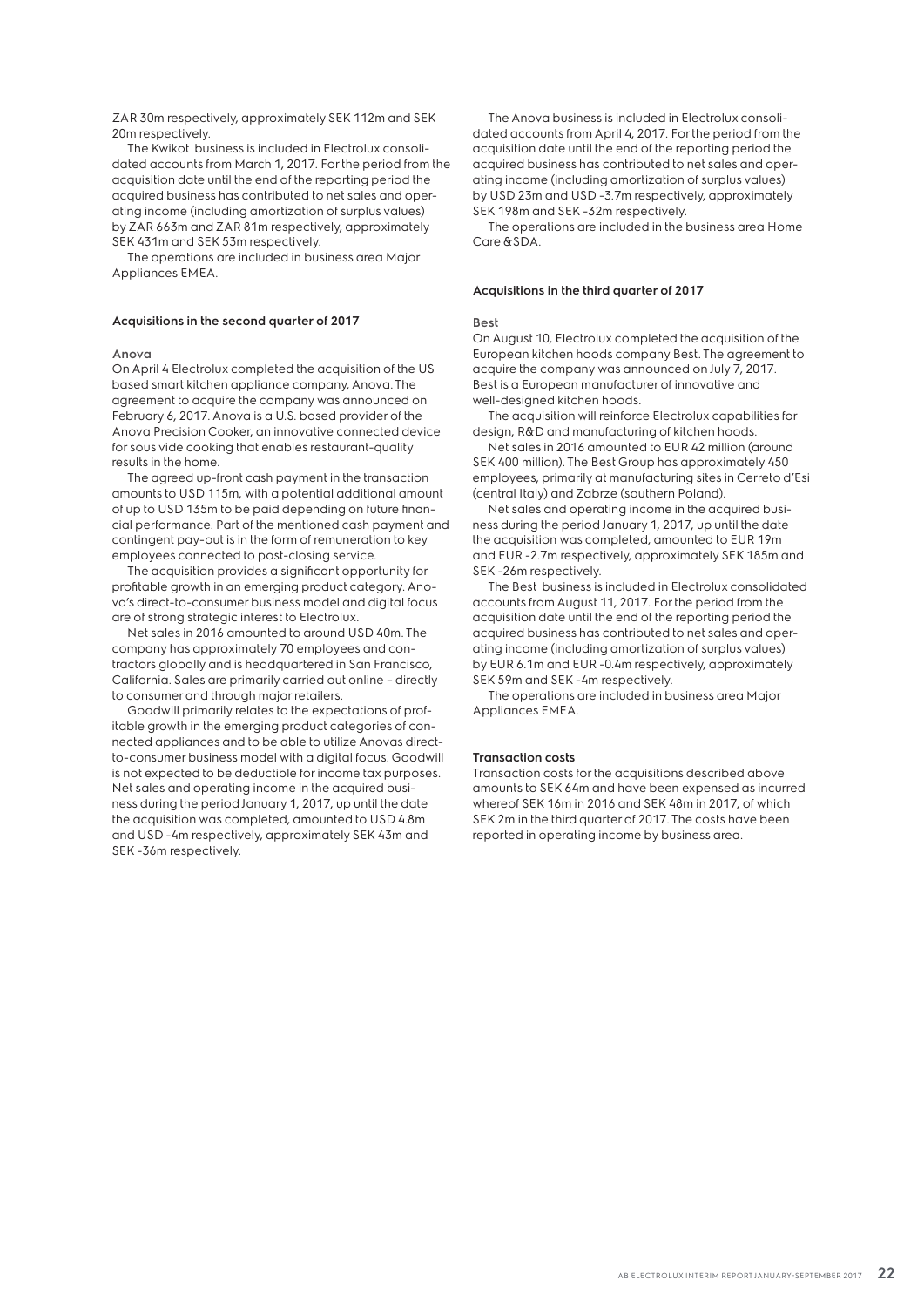### **Operations by business area yearly**

| <b>SEKm</b>                                     | 20121)       | 2013         | 2014         | 2015     | 2016    |
|-------------------------------------------------|--------------|--------------|--------------|----------|---------|
| Major Appliances Europe, Middle East and Africa |              |              |              |          |         |
| Net sales                                       | 34,278       | 33,436       | 34,438       | 37,179   | 37,844  |
| Operating income                                | 178          | $-481$       | 232          | 2,167    | 2,546   |
| Margin, %                                       | 0.5          | $-1.4$       | 0.7          | 5.8      | 6.7     |
| Major Appliances North America                  |              |              |              |          |         |
| Net sales                                       | 30,684       | 31,864       | 34,141       | 43,053   | 43,402  |
| Operating income                                | 1,347        | 2,136        | 1,714        | 1,580    | 2,671   |
| Margin, %                                       | 4.4          | 6.7          | 5.0          | 3.7      | 6.2     |
| Major Appliances Latin America                  |              |              |              |          |         |
| Net sales                                       | 22,044       | 20,695       | 20,041       | 18,546   | 15,419  |
| Operating income                                | 1,590        | 979          | 1,069        | 463      | $-68$   |
| Margin, %                                       | 7.2          | 4.7          | 5.3          | 2.5      | $-0.4$  |
| Major Appliances Asia/Pacific                   |              |              |              |          |         |
| Net sales                                       | 8,405        | 8,653        | 8,803        | 9,229    | 9,380   |
| Operating income                                | 746          | 116          | 438          | 364      | 626     |
| Margin, %                                       | 8.9          | 1.3          | 5.0          | 3.9      | 6.7     |
| Home Care & SDA                                 |              |              |              |          |         |
| Net sales                                       | 9,011        | 8,952        | 8,678        | 8,958    | 8,183   |
| Operating income                                | 461          | 309          | 200          | $-63$    | 238     |
| Margin, %                                       | 5.1          | 3.5          | 2.3          | $-0.7$   | 2.9     |
| <b>Professional Products</b>                    |              |              |              |          |         |
| Net sales                                       | 5,571        | 5,550        | 6,041        | 6,546    | 6,865   |
| Operating income                                | 588          | 510          | 671          | 862      | 954     |
| Margin, %                                       | 10.6         | 9.2          | 11.1         | 13.2     | 13.9    |
| Other                                           |              |              |              |          |         |
| Net sales                                       | $\mathbf{1}$ | $\mathbf{1}$ | $\mathbf{1}$ |          |         |
| Common Group cost, etc.                         | $-910$       | $-1,989$     | $-743$       | $-2,632$ | -693    |
| <b>Total Group</b>                              |              |              |              |          |         |
| Net sales                                       | 109,994      | 109,151      | 112,143      | 123,511  | 121,093 |
| Operating income                                | 4,000        | 1,580        | 3,581        | 2,741    | 6,274   |
| Margin, %                                       | 3.6          | 1.4          | 3.2          | 2.2      | 5.2     |

1) Electrolux applies the amended standard for pension accounting, IAS 19 Employee Benefits, as of January 1, 2013. Reported figures for 2012 have been restated.

| Material profit or loss items in operating income <sup>1)</sup> | 2012     | 2013     | 2014     | 2015      | 2016 |
|-----------------------------------------------------------------|----------|----------|----------|-----------|------|
| Major Appliances Europe, Middle East and Africa                 | $-927$   | $-828$   | $-1.212$ |           |      |
| Major Appliances North America                                  | $-10.5$  |          | $-392$   | $-1.582$  |      |
| Major Appliances Latin America                                  |          |          | $-10$    |           |      |
| Major Appliances Asia/Pacific                                   |          | $-351$   | $-10$    |           |      |
| Home Care & SDA                                                 |          | -82      |          | $-190$    |      |
| Professional Products                                           |          |          |          |           |      |
| Common Group cost                                               |          | $-1.214$ | $-772)$  | $-1.9012$ |      |
| <b>Total Group</b>                                              | $-1.032$ | $-2.475$ | $-1.348$ | $-2.249$  |      |

1) For more information, see Note 7 in the Annual Report..

<sup>2)</sup> Refers to costs related to the not completed acquisition of GE Appliances. Costs for preparatory integration work of SEK 39m for 2014 and SEK 158m for 2015 have been charged to<br>General tight of the proton of the metho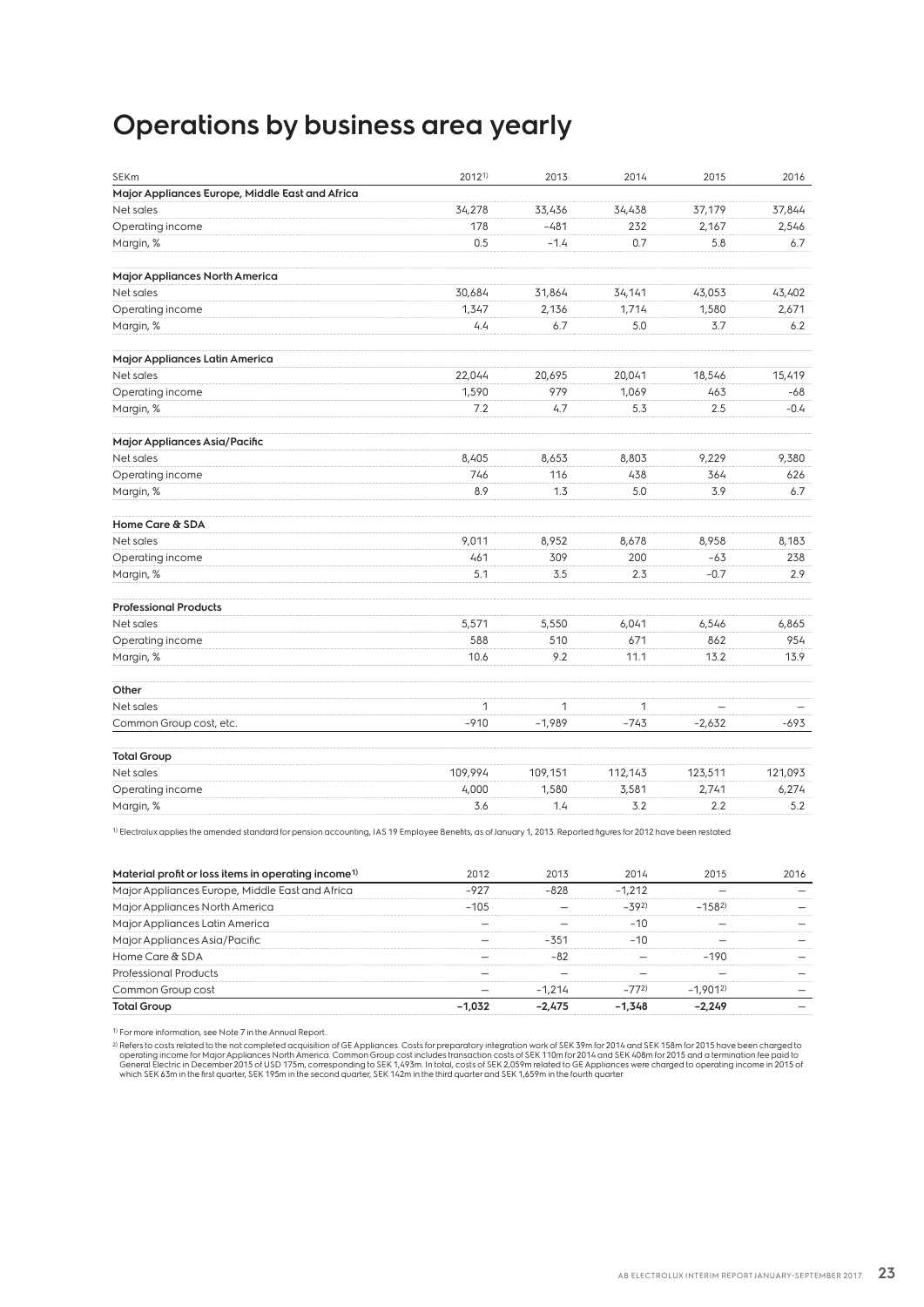### **Five-year review**

| SEKm unless otherwise stated                                              | 20121)   | 2013     | 2014     | 2015     | 2016     |
|---------------------------------------------------------------------------|----------|----------|----------|----------|----------|
| Net sales                                                                 | 109,994  | 109,151  | 112,143  | 123,511  | 121,093  |
| Organic growth, %                                                         | 5.5      | 4.5      | 1.1      | 2.2      | $-1.1$   |
| Operating income                                                          | 4,000    | 1.580    | 3,581    | 2,741    | 6,274    |
| Margin, %                                                                 | 3.6      | 1.4      | 3.2      | 2.2      | 5.2      |
| Income after financial items                                              | 3,154    | 904      | 2,997    | 2,101    | 5,581    |
| Income for the period                                                     | 2,365    | 672      | 2,242    | 1,568    | 4,493    |
| Material profit or loss items in operating income <sup>2)</sup>           | $-1,032$ | $-2,475$ | $-1,348$ | $-2,249$ |          |
| Capital expenditure, property, plant and equipment                        | $-4,090$ | $-3,535$ | $-3,006$ | $-3,027$ | $-2,830$ |
| Operating cash flow after investments                                     | 5,273    | 2,412    | 6,631    | 6,745    | 9,140    |
| Earnings per share, SEK                                                   | 8.26     | 2.35     | 7.83     | 5.45     | 15.64    |
| Equity per share, SEK                                                     | 54.96    | 49.99    | 57.52    | 52.21    | 61.72    |
| Dividend per share, SEK                                                   | 6.50     | 6.50     | 6.50     | 6.50     | 7.50     |
| Capital-turnover rate, times/year                                         | 4.1      | 4.0      | 4.5      | 5.0      | 5.8      |
| Return on net assets, %                                                   | 14.8     | 5.8      | 14.2     | 11.0     | 29.9     |
| Return on equity, %                                                       | 14.4     | 4.4      | 15.7     | 9.9      | 29.4     |
| Net debt                                                                  | 10,164   | 10,653   | 9,631    | 6,407    | 360      |
| Net debt/equity ratio                                                     | 0.65     | 0.74     | 0.58     | 0.43     | 0.02     |
| Average number of shares excluding shares owned<br>by Electrolux, million | 285.9    | 286.2    | 286.3    | 287.1    | 287.4    |
| Average number of employees                                               | 59,478   | 60,754   | 60,038   | 58,265   | 55,400   |

1) Electrolux applies the amended standard for pension accounting, IAS 19 Employee Benefits, as of January 1, 2013. Reported figures for 2012 have been restated. 2) For more information, see table on page 23 and Note 7 in the Annual Report..

### **Financial goals over a business cycle**

The financial goals set by Electrolux aim to strengthen the Group's leading, global position in the industry and to assist in generating a healthy total yield for Electrolux shareholders. The objective is growth with consistent profitability.

### **Financial goals**

- Operating margin of >6%
- Capital turnover-rate >4 times
- Return on net assets >20%
- Average annual growth >4%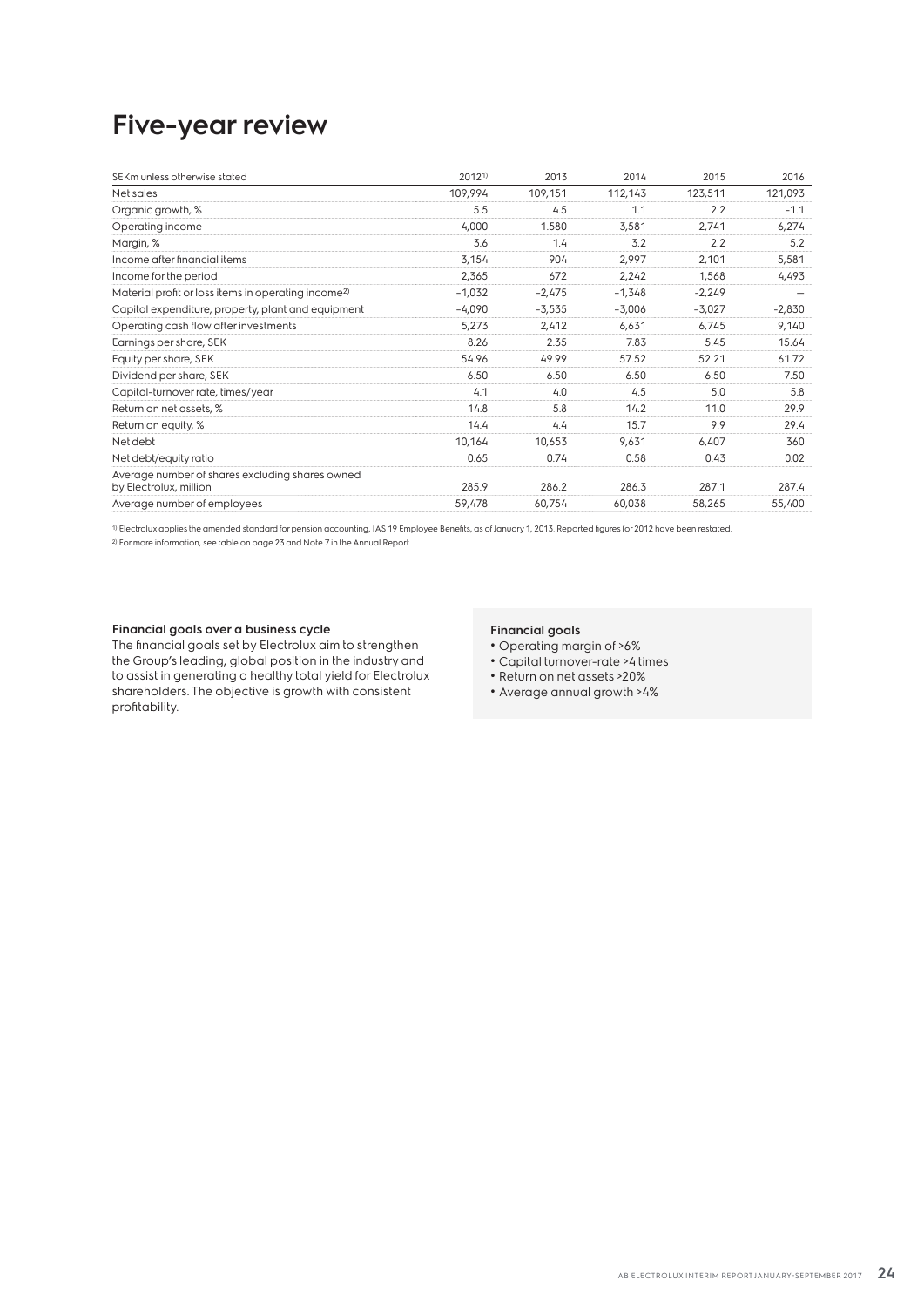### **Definitions**

This report includes financial measures as required by the financial reporting framework applicable to Electrolux, which is based on IFRS. In addition, there are other measures and indicators that are used to follow-up, analyze and manage the business and to provide Electrolux stakeholders with useful financial information on the Group's financial position, performance and development in a consistent way. Below is a list of definitions of all measures and indicators used, referred to and presented in this report.

### **Computation of average amounts and annualized income statement measures**

In computation of key ratios where averages of capital balances are related to income statement measures, the average capital balances are based on the opening balance and all quarter-end closing balances included in the reporting period, and the income statement measures are annualized, translated at average rates for the period. In computation of key ratios where end-of-period capital balances are related to income statement measures, the latter are annualized, translated at end of-period exchange rates. Adjustments are made for acquired and divested operations.

### **Growth measures**

### **Change in net sales**

Current year net sales for the period less previous year net sales for the period as a percentage of previous year net sales for the period.

#### **Organic growth**

Change in net sales, adjusted for acquisitions, divestments and changes in exchange rates.

### **Acquisitions**

Change in net sales, adjusted for organic growth, changes in exchange rates and divestments. The impact from acquisitions relates to net sales reported by acquired operations within 12 months after the acquisition date.

#### **Divestments**

Change in net sales, adjusted for organic growth, changes in exchange rates and acquisitions. The impact from divestments relates to net sales reported by the divested operations within 12 months before the divestment date.

#### **Profitability measures**

**Operating margin (EBIT margin)** Operating income (EBIT) expressed as a percentage of net sales.

**Return on net assets** Operating income (annualized) expressed as a percentage of average net assets.

**Return on equity** Income for the period (annualized) expressed as a percentage of average total equity.

### **Capital measures**

**Net debt/equity ratio** Net debt in relation to total equity.

**Equity/assets ratio** Total equity as a percentage of total assets less liquid funds.

**Capital turnover-rate** Net sales (annualized) divided by average net assets.

### **Share-based measures**

**Earnings per share** Income for the period attributable to equity holders of the Parent Company divided by the average number of shares excluding shares held by Electrolux.

#### **Equity per share**

Total equity divided by total number of shares excluding shares held by Electrolux.

### **Capital indicators**

### **Liquid funds**

Cash and cash equivalents, short-term investments, financial derivative assets1) and prepaid interest expenses and accrued interest income<sup>1)</sup>.

#### **Working capital**

Total current assets exclusive of liquid funds, less non-current other provisions and total current liabilities exclusive of total short-term borrowings.

### **Net assets**

Total assets exclusive of liquid funds and pension plan assets, less deferred tax liabilities, non-current other provisions and total current liabilities exclusive of total short-term borrowings.

### **Total borrowings**

Long-term borrowings and short-term borrowings, financial derivative liabilities1), accrued interest expenses and prepaid interest income1).

#### **Total short-term borrowings**

Short-term borrowings, financial derivative liabilities<sup>1)</sup>, accrued interest expenses and prepaid interest income1).

### **Interest-bearing liabilities**

Long-term borrowings and short-term borrowings exclusive of liabilities related to trade receivables with recourse<sup>1)</sup>.

**Financial net debt** Total borrowings less liquid funds.

**Net provision for post-employment benefits** Provisions for post-employment benefits less pension plan assets.

**Net debt** Financial net debt and net provision for post-employment benefits.

#### **Other measures**

**Operating cash flow after investments** Cash flow from operations and investments adjusted for financial items paid, taxes paid and acquisitions/divestments of operations.

1) See table Net debt on page 8.